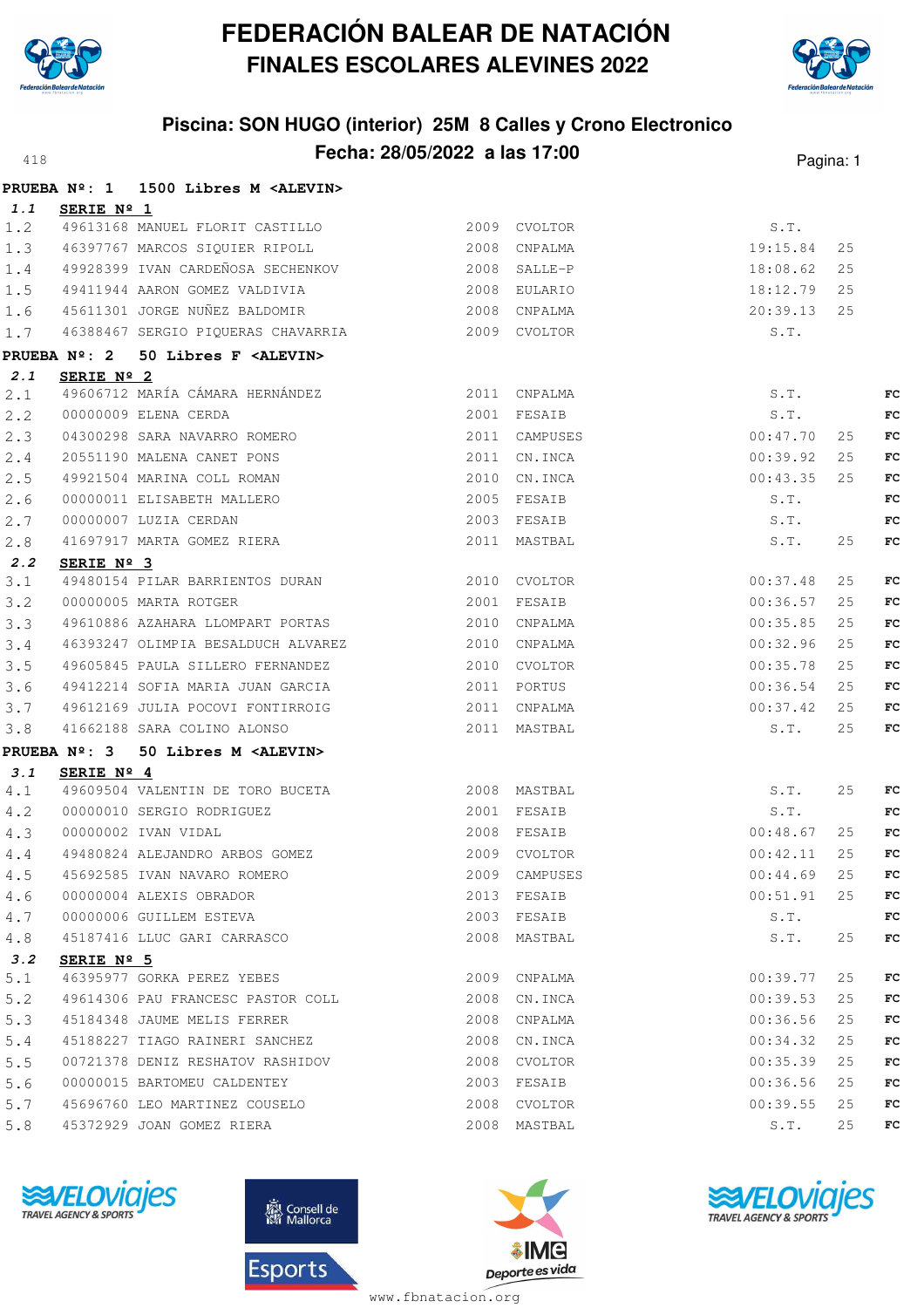



# **Piscina: SON HUGO (interior) 25M 8 Calles y Crono Electronico Fecha: 28/05/2022 a las 17:00**<sup>418</sup> Pagina: 2

|         |             | PRUEBA Nº: 3 50 Libres M <alevin></alevin>                                                     |               |          |    |     |
|---------|-------------|------------------------------------------------------------------------------------------------|---------------|----------|----|-----|
| 3.3     | SERIE Nº 6  |                                                                                                |               |          |    |     |
| 6.1     |             | 41624979 TONI FEBRER SINTES 2008 RAFANADAL                                                     |               | 00:33.57 | 25 | FC  |
| 6.2     |             | 45611301 JORGE NUÑEZ BALDOMIR (2008 CNPALMA                                                    |               | 00:31.50 | 25 | FC  |
| 6.3     |             | 45371479 MARC GAYA BISQUERRA                                                                   | 2008 CN.INCA  | 00:30.84 | 25 | FC  |
| 6.4     |             | 49770154 FCO. BORJA GARAU MORENO                                                               | 2008 CNPALMA  | 00:27.08 | 25 | FC  |
| 6.5     |             | 46397767 MARCOS SIQUIER RIPOLL 2008 CNPALMA                                                    |               | 00:30.65 | 25 | FC  |
| 6.6     |             |                                                                                                |               | 00:31.10 | 25 | FC  |
| 6.7     |             |                                                                                                |               | 00:32.71 | 25 | FC  |
| $6.8$   |             | 45189527 GUIEM MAS HERNANDEZ 2008 CVOLTOR                                                      |               | 00:34.20 | 25 | FC  |
|         |             | PRUEBA Nº: 4 100 Espalda F <alevin></alevin>                                                   |               |          |    |     |
| 4.1     | SERIE Nº 7  |                                                                                                |               |          |    |     |
| 7.1     |             | <b>SERIE Nº 7</b><br>00000003 ISABEL DE LA CRUZ $\begin{array}{ccc} 2008 & FESAIB \end{array}$ |               | 01:52.29 | 25 | FC  |
| 7.2     |             | 41662210 ARIADNA ROSSELLO BRUGAROLAS 2011 CNPALMA                                              |               | 01:34.28 | 25 | FC  |
| 7.3     |             | 49607336 AINA MAS GARI<br>2011 LLUCMA                                                          | 01:30.96      |          | 25 | FC  |
|         |             | 7.4 41692725 PAULA ALVARIÑO TOMAS                                                              | 2011 FELANITX | 01:27.03 | 25 |     |
| 7.5     |             | 49413486 JUDITH PEREZ GARCIA                                                                   | 2011 EULARIO  | 01:28.70 | 25 |     |
| 7.6     |             | 49771065 AINA MORAGUES CARDELL                                                                 | 2011 LLUCMA   | 01:33.07 | 25 | FC  |
| 7.7     |             | 49779461 MARTA AMENGUAL GARCIA                                                                 | 2010 CVOLTOR  | 01:36.59 | 25 | FC  |
| 4.2     | SERIE Nº 8  |                                                                                                |               |          |    |     |
| 8.1     |             | 49612169 JULIA POCOVI FONTIRROIG 2011 CNPALMA                                                  |               | 01:26.91 | 25 |     |
| 8.2     |             | 49922387 CARLA ACEITON BUELE 2010 CVOLTOR                                                      |               | 01:23.55 | 25 |     |
| 8.3     |             | 54623315 MARTINA GARCIA PROHENS 2010 CNPALMA                                                   |               | 01:16.74 | 25 |     |
| $8.4$   |             | 02117380 EMILY CZAJA                                                                           | 2010 FELANITX | 01:15.41 | 25 |     |
| 8.5     |             | 49610392 ISABEL BERGAS COMAS                                                                   | 2010 SALLE-P  | 01:16.65 | 25 |     |
| $8.6$   |             | 46397615 MARIA ANGELA BARCELO CASTAÑER 2010 SALLE-P                                            |               | 01:21.68 | 25 |     |
| $8.7\,$ |             |                                                                                                |               |          | 25 |     |
| 8.8     |             | 49413375 AROA WONG PADILLA                                                                     | 2011 EULARIO  | 01:27.02 | 25 |     |
|         |             | PRUEBA Nº: 5 100 Espalda M <alevin></alevin>                                                   |               |          |    |     |
| 5.1     | SERIE Nº 9  |                                                                                                |               |          |    |     |
| 9.2     |             | 45192169 SAMUEL ROMERO MESA 2008 CVOLTOR                                                       | 01:30.34      |          | 25 | FC  |
|         |             | 9.3 00000001 LLUIS CORTES                                                                      | 2008 FESAIB   | 01:21.65 | 25 | FC  |
| 9.4     |             | 41658110 NICOLAS OLIVER BEERENS 2008 FELANITX                                                  |               | 01:15.00 | 25 | FC  |
|         |             | 9.5 00471159 CRISTIAN CHOJNACKI 2009 CN.INCA 2009 CN.INCA 25                                   |               |          |    |     |
| 9.6     |             | 46395199 CARLOS BONET BONET                                                                    | 2008 CNPALMA  | 01:21.96 | 25 | FC. |
| 5.2     | SERIE Nº 10 |                                                                                                |               |          |    |     |
| 10.2    |             | 49864618 LUCA ALEXANDER CAÑADILLAS SMOLOVA 2009 CNPALMA                                        |               | 01:12.54 | 25 |     |
| 10.3    |             | 45696313 GERARD VALLESPIR TORAN                                                                | 2009 CN.INCA  | 01:10.29 | 25 |     |
| 10.4    |             | 49773073 IÑIGO ROMERO AVILES                                                                   | 2008 SALLE-P  | 01:07.15 | 50 |     |
| 10.5    |             | 41707753 PEP MIQUEL BURGUERA VALENS                                                            | 2008 FELANITX | 01:09.60 | 25 |     |
|         |             | 10.6 48199604 PABLO TORRES JIMENEZ                                                             | 2008 NAIBIZA  | 01:11.96 | 25 |     |
|         |             | 10.7 41691659 JAUME ESCALES MEDINA                                                             | 2008 MASTBAL  | S.T.     | 25 | FC. |







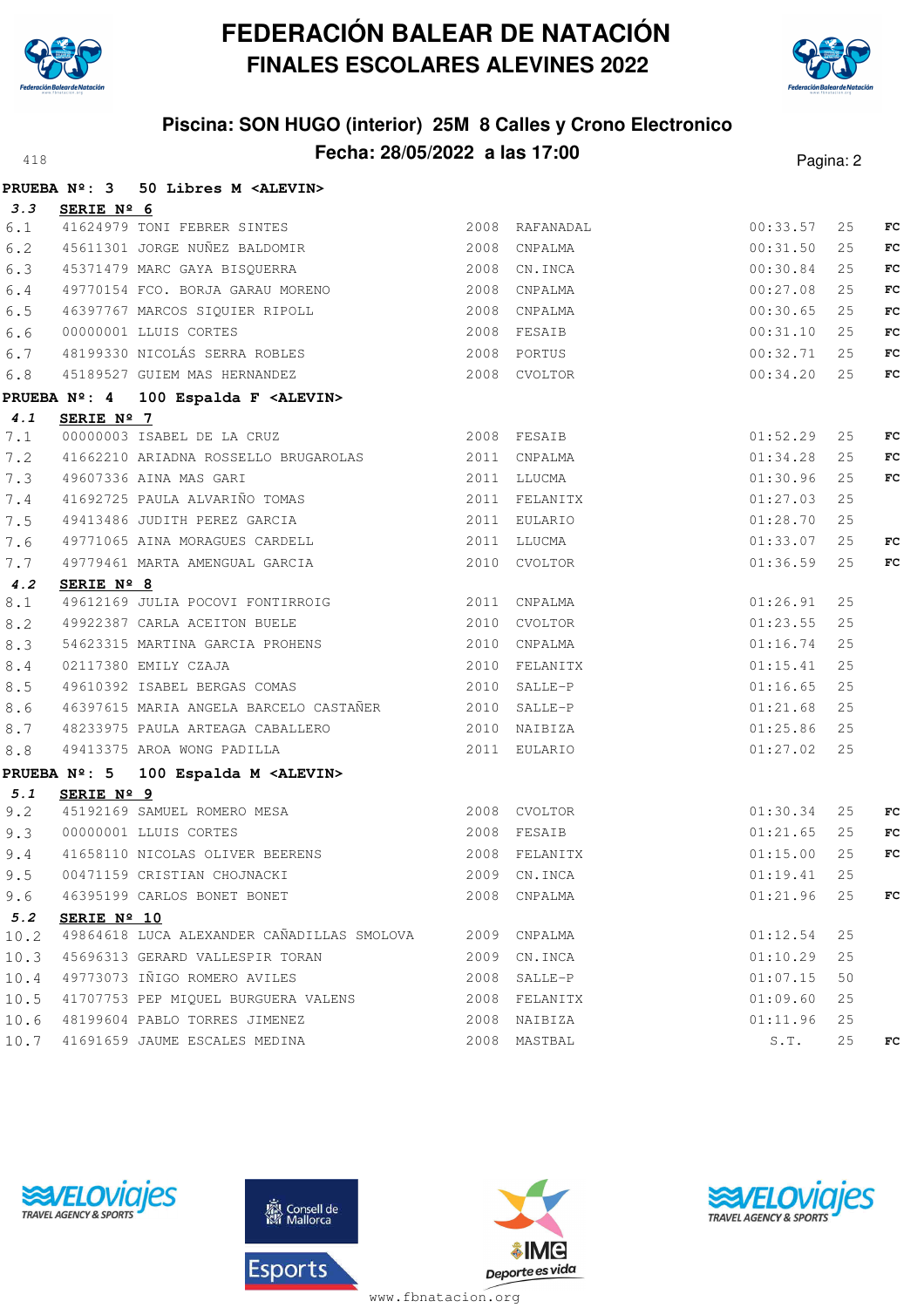



# **Piscina: SON HUGO (interior) 25M 8 Calles y Crono Electronico Fecha: 28/05/2022 a las 17:00**<sup>418</sup> Pagina: 3

|      |                      | PRUEBA Nº: 6 100 Braza F <alevin></alevin>                                                                                                    |                                              |                       |    |    |
|------|----------------------|-----------------------------------------------------------------------------------------------------------------------------------------------|----------------------------------------------|-----------------------|----|----|
|      | 6.1 SERIE Nº 11      |                                                                                                                                               |                                              |                       |    |    |
|      |                      | 11.1 54631302 MARIA NADAL LONARDONI 2011 CAMPUSES                                                                                             |                                              | 02:08.27              | 25 | FC |
|      |                      | 11.2 49605845 PAULA SILLERO FERNANDEZ 2010 CVOLTOR                                                                                            |                                              | 01:50.83              | 25 | FC |
|      |                      |                                                                                                                                               | 2010 CNJAMMA                                 | 01:48.30              | 25 |    |
|      |                      | $11.2$ $1751543$ ALBA PONS PAREA<br>11.3 $41751543$ ALBA PONS PAREA<br>11.4 $41662295$ LAIA PABLO TERRASSA                                    | 2010 CAMPUSES                                | 01:42.18              | 25 | FC |
| 11.5 |                      | 20551190 MALENA CANET PONS                                                                                                                    | 2011 CN.INCA                                 | 01:43.21              | 25 | FC |
| 11.6 |                      | 49921504 MARINA COLL ROMAN                                                                                                                    | 2010 CN.INCA                                 | 01:51.96              | 50 | FC |
|      |                      | 11.7 41663087 ALBA RIBA OLIVES                                                                                                                | 2011 CAMPUSES                                | 01:53.48              | 25 | FC |
| 11.8 |                      | 49611527 CELIA FERNANDEZ RAMIREZ                                                                                                              | 2011 CVOLTOR                                 | 02:09.05              | 25 | FC |
| 6.2  | SERIE $N^{\circ}$ 12 |                                                                                                                                               |                                              |                       |    |    |
| 12.1 |                      | 41712479 IRENE VARON CUENCA 2011 CNMURO                                                                                                       |                                              | 01:40.14              | 50 |    |
|      |                      | 12.2 49610559 LOURDES RUIZ FERRER                                                                                                             |                                              | 2011 SALLE-P 01:38.00 | 25 |    |
|      |                      | 12.2 19910009 2011-2012<br>12.3 54877872 LAIA ROIG MORENO 2011 EULARIO 01:32.87<br>12.4 46396883 DANIELA BLAS HERNANDEZ 2011 CVOLTOR 01:27.16 |                                              | 01:32.87              | 25 |    |
|      |                      |                                                                                                                                               |                                              |                       | 25 |    |
| 12.5 |                      | 03764793 LIUDMILA LABUTINA                                                                                                                    | 2010 FELANITX                                | 01:33.04              | 50 |    |
|      |                      | 12.6 46390840 MARTA BESTARD DEYA                                                                                                              | 2010 CAMPUSES                                | 01:38.05              | 25 | FC |
|      |                      |                                                                                                                                               | 2011 CNJAMMA<br>2011 MASTBAL<br>2011 CNJAMMA | 01:38.19              | 25 |    |
|      |                      | 12.7 41753039 CARLA PONS AMELLER<br>12.8 41662188 SARA COLINO ALONSO                                                                          |                                              | 01:40.57              | 25 |    |
|      |                      | PRUEBA Nº: 7 100 Braza M <alevin></alevin>                                                                                                    |                                              |                       |    |    |
| 7.1  | SERIE Nº 13          |                                                                                                                                               |                                              |                       |    |    |
|      |                      | 13.2 45693044 CLAUDIO ASCANIO SAIZ<br>13.3 46395977 GORKA PEREZ YEBES 2009 CNPALMA                                                            |                                              | $S.T.$<br>01:55.90    |    | FC |
|      |                      |                                                                                                                                               |                                              |                       | 50 | FC |
|      |                      | 13.4 45188227 TIAGO RAINERI SANCHEZ 2008 CN.INCA                                                                                              |                                              | 01:32.95              | 25 | FC |
|      |                      | 13.5 49614306 PAU FRANCESC PASTOR COLL 2008 CN.INCA                                                                                           |                                              | 01:45.77              | 50 | FC |
|      |                      | 13.6 49480824 ALEJANDRO ARBOS GOMEZ                                                                                                           | 2009 CVOLTOR                                 | 01:55.46              | 25 | FC |
| 7.2  | SERIE Nº 14          |                                                                                                                                               |                                              |                       |    |    |
| 14.2 |                      |                                                                                                                                               |                                              |                       | 25 | FC |
|      |                      | 14.3 45193431 TRISTAN SANTOS VILLALONGA 2009 CNPALMA                                                                                          |                                              | 01:27.96              | 50 |    |
|      |                      | 14.4 41607922 QUIM MACIAN PONS                                                                                                                |                                              | 01:23.45              | 25 |    |
| 14.5 |                      |                                                                                                                                               | 2008 CAMPUSES                                | 01:25.45              | 25 |    |
| 14.6 |                      | 41753751 NICOLAS CARBONELL ZAVAGNA 2008 CNJAMMA                                                                                               |                                              | 01:29.14              | 25 |    |
| 14.7 |                      | 41695591 VICTOR DOMINGO SANCHEZ                                                                                                               | 2008 MASTBAL                                 | S.T.                  | 25 | FC |
| 7.3  |                      | SERIE Nº 15                                                                                                                                   |                                              |                       |    |    |
|      |                      | 15.1 46397767 MARCOS SIQUIER RIPOLL                                                                                                           | 2008 CNPALMA                                 | 01:25.07              | 50 |    |
|      |                      | 15.2 41663834 SERGI PORTER VICENS                                                                                                             | 2008 SALLE-P                                 | 01:18.77              | 25 |    |
|      |                      | 15.3 78223023 NOAH TORRICO RUIZ                                                                                                               | 2008 CVOLTOR                                 | 01:14.32              | 25 |    |
| 15.4 |                      | 45189993 MARC TORO GARCIA                                                                                                                     | 2008 NCALVIA                                 | 01:12.14              | 25 |    |
|      |                      | 15.5 49770154 FCO. BORJA GARAU MORENO                                                                                                         | 2008 CNPALMA                                 | 01:13.18              | 25 |    |
| 15.6 |                      | 48231044 RICARDO FERRER AGUILAR                                                                                                               | 2008 EULARIO                                 | 01:15.08              | 25 |    |
|      |                      | 15.7 49411945 AITOR GOMEZ VALDIVIA                                                                                                            | 2008 EULARIO                                 | 01:22.49              | 25 |    |
|      |                      | 15.8 41661630 JORDI COMAS ANDREO                                                                                                              | 2009 CN.INCA                                 | 01:25.70              | 50 |    |







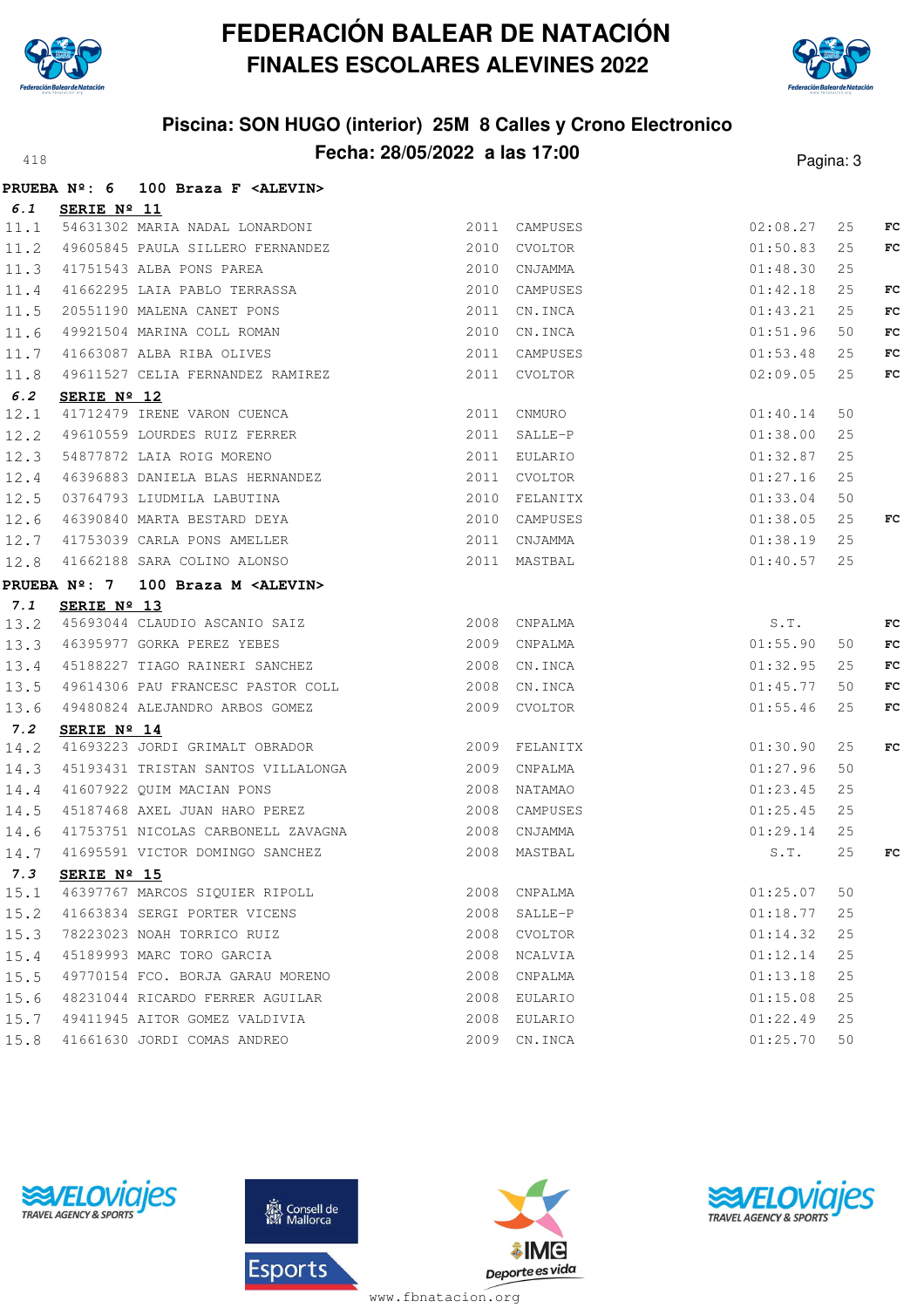



# **Piscina: SON HUGO (interior) 25M 8 Calles y Crono Electronico Fecha: 28/05/2022 a las 17:00**<sup>418</sup> Pagina: 4

|      |                      | PRUEBA Nº: 8 200 Libres F <alevin></alevin>                                                                                                                      |      |                                            |          |    |     |
|------|----------------------|------------------------------------------------------------------------------------------------------------------------------------------------------------------|------|--------------------------------------------|----------|----|-----|
| 8.1  | SERIE $N^{\circ}$ 16 |                                                                                                                                                                  |      |                                            |          |    |     |
|      |                      | 16.2 04300298 SARA NAVARRO ROMERO 2011 CAMPUSES 2011 COMPUSES 03:36.93                                                                                           |      |                                            |          | 25 | FC  |
|      |                      | 16.3 41692898 MARTA MAIMO FUSTER 2011 FELANITX 02:56.62                                                                                                          |      |                                            |          | 25 | FC  |
|      |                      | 16.4 49411434 TANIT ALVAREZ ARGENTO 2011 EULARIO                                                                                                                 |      |                                            | 02:50.03 | 25 |     |
| 16.5 |                      | 38446231 INES ILIANOVA NEDELTCHEV 2011 RAFANADAL                                                                                                                 |      |                                            | 02:51.03 | 25 |     |
|      |                      | 16.6 49865081 LIMINA AMENGUAL GARAU                                                                                                                              |      | 2011 CNPALMA 02:58.48                      |          | 25 | FC  |
| 8.2  | SERIE Nº 17          |                                                                                                                                                                  |      |                                            |          |    |     |
| 17.2 |                      | 41662624 PAULA ENRIQUE ALORDA 2011 SALLE-P 02:48.70                                                                                                              |      |                                            |          | 25 |     |
|      |                      | 17.3 49480154 PILAR BARRIENTOS DURAN 2010 CVOLTOR                                                                                                                |      |                                            | 02:45.27 | 25 |     |
| 17.4 |                      | 49413486 JUDITH PEREZ GARCIA<br>49412274 ELSA BUFI RIERA<br>4041001 :                                                                                            |      | 2011 EULARIO                               | 02:44.59 | 25 |     |
| 17.5 |                      |                                                                                                                                                                  |      | 2010 EULARIO 02:44.71                      |          | 25 |     |
|      |                      |                                                                                                                                                                  |      |                                            |          | 25 |     |
|      |                      | 17.5 49412274 ELSA BUFI RIERA<br>17.6 49412214 SOFIA MARIA JUAN GARCIA 2011 PORTUS (02:47.77 )<br>17.6 49412214 SOFIA MARIA JUAN GARCIA 2011 MASTBAL (1997) S.T. |      |                                            |          | 25 | FC  |
| 8.3  | SERIE Nº 18          |                                                                                                                                                                  |      |                                            |          |    |     |
| 18.1 |                      | 49611179 CARLA ARTEAGA MOLINA 2010 CVOLTOR 02:41.69                                                                                                              |      |                                            |          | 25 |     |
| 18.2 |                      | 49868806 CECILIA NOCERAS SANCHEZ 2010 CN.INCA                                                                                                                    |      | 02:41.12                                   |          | 25 |     |
| 18.3 |                      | 03764793 LIUDMILA LABUTINA                                                                                                                                       |      | 02:40.61<br>2010 FELANITX                  |          | 25 |     |
| 18.4 |                      | 49610886 AZAHARA LLOMPART PORTAS<br>49919590 MARIA SADMIDUGO CILIC                                                                                               |      | 2010 CNPALMA                               | 02:37.92 | 25 |     |
| 18.5 |                      | 49919590 MARIA SARMIENTO CANO 2011 SALLE-P                                                                                                                       |      | 02:39.37                                   |          | 25 |     |
| 18.6 |                      |                                                                                                                                                                  |      |                                            |          | 25 |     |
|      |                      | 18.7 49922387 CARLA ACEITON BUELE 2010 CVOLTOR                                                                                                                   |      | 02:41.40                                   |          | 25 |     |
|      |                      | 18.8 49608892 AINHOA CAMPUZANO RAMOS 2010 SALLE-P                                                                                                                |      |                                            | 02:44.13 | 25 |     |
|      |                      | PRUEBA Nº: 9 200 Libres M <alevin></alevin>                                                                                                                      |      |                                            |          |    |     |
| 9.1  | SERIE Nº 19          |                                                                                                                                                                  |      |                                            |          |    |     |
| 19.2 |                      |                                                                                                                                                                  |      |                                            |          | 25 | FC  |
|      |                      | 19.3 49776998 MATEU BONNIN RIERA<br>19.4 45184348 JAUME MELIS FERRER                                                                                             |      | 2009 LLUCMA                                | 02:46.94 | 25 | FC  |
|      |                      |                                                                                                                                                                  |      | $2008$ CNPALMA                             | 02:40.88 | 25 | FC  |
| 19.5 |                      | 41624904 SERGIO RUGLIO PERALES                                                                                                                                   |      | 2008 RAFANADAL 02:45.59                    |          | 25 | FC  |
| 19.6 |                      |                                                                                                                                                                  |      | 02:53.28<br>2008 CVOLTOR                   |          | 25 | FC  |
| 19.7 |                      |                                                                                                                                                                  |      | 2008 FESAIB<br>2008 MASTBAL<br>2008 FESAIB | 03:30.70 | 25 | FC. |
| 19.8 |                      | 45696760 LEO MARTINEZ COUSELO<br>00000002 IVAN VIDAL<br>45372929 JOAN GOMEZ RIERA                                                                                |      |                                            | S.T.     | 25 | FC  |
| 9.2  | SERIE Nº 20          |                                                                                                                                                                  |      |                                            |          |    |     |
| 20.1 |                      | <u>USANS A SU</u><br>46390956 DANIEL SERRA MARTINEZ (2009 SALLE-P                                                                                                |      | $02:34.18$ 25                              |          |    | FC  |
| 20.2 |                      | 49919636 MIQUEL DAVIU BALLESTER                                                                                                                                  |      | 2009 LLUCMA                                | 02:29.85 | 25 |     |
| 20.3 |                      | 20545313 GABRIEL TORRES DE SOUSA                                                                                                                                 |      | 2009 EULARIO                               | 02:28.66 | 25 |     |
| 20.4 |                      | 49609031 GABRIEL BARCELO CASTAÑER                                                                                                                                |      | 2008 SALLE-P                               | 02:24.65 | 25 |     |
| 20.5 |                      | 48199330 NICOLÁS SERRA ROBLES                                                                                                                                    |      | 2008 PORTUS                                | 02:25.77 | 25 |     |
| 20.6 |                      | 49613168 MANUEL FLORIT CASTILLO                                                                                                                                  |      | 2009 CVOLTOR                               | 02:29.11 | 25 |     |
| 20.7 |                      | 45189527 GUIEM MAS HERNANDEZ                                                                                                                                     | 2008 | CVOLTOR                                    | 02:34.06 | 25 | FC  |
| 20.8 |                      | 45187416 LLUC GARI CARRASCO                                                                                                                                      |      | 2008 MASTBAL                               | S.T.     | 25 | FC  |







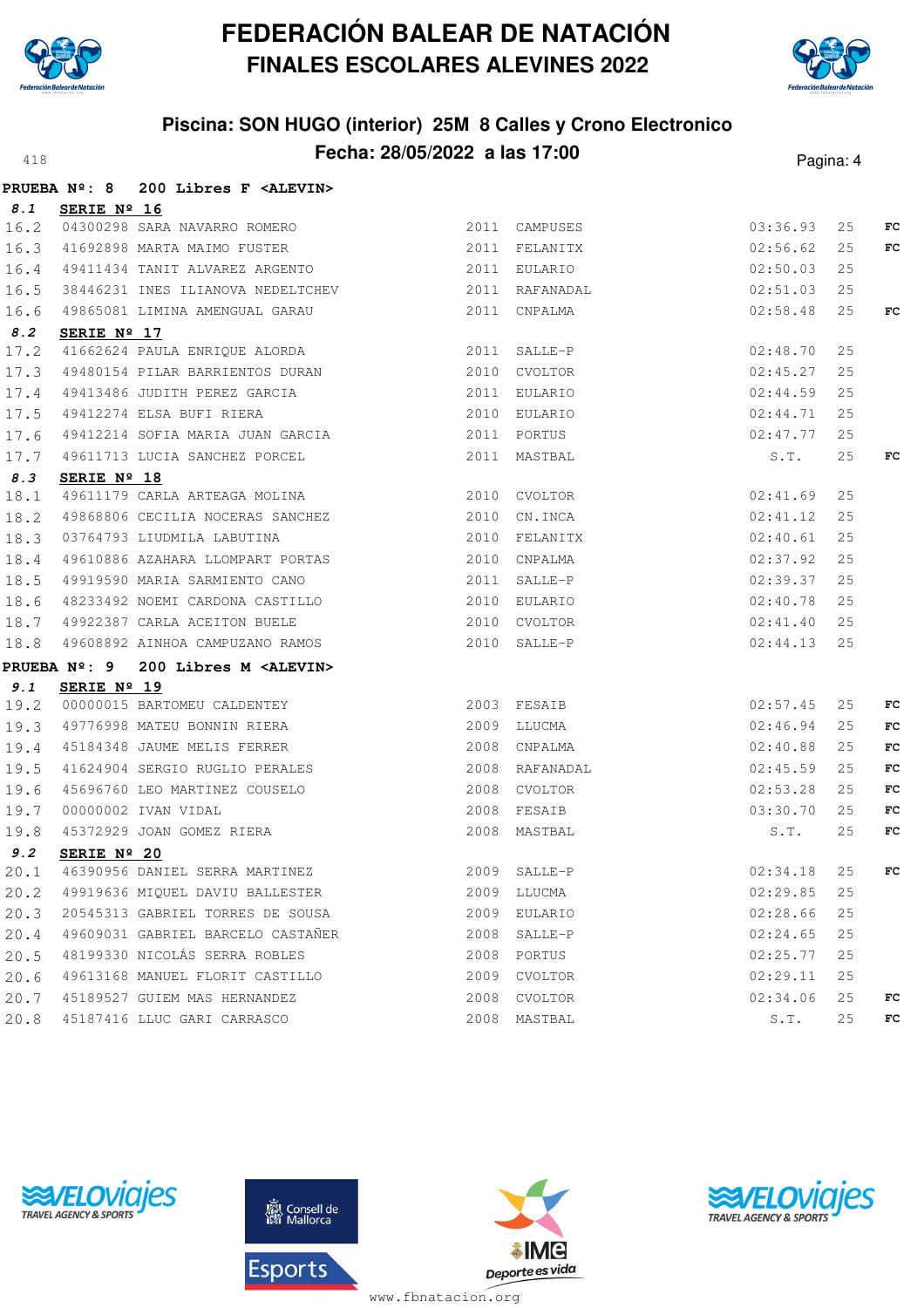



# **Piscina: SON HUGO (interior) 25M 8 Calles y Crono Electronico Fecha: 28/05/2022 a las 17:00**<sup>418</sup> Pagina: 5

|      |                      | PRUEBA Nº: 9 200 Libres M <alevin></alevin>                                                       |              |                |                    |    |    |
|------|----------------------|---------------------------------------------------------------------------------------------------|--------------|----------------|--------------------|----|----|
| 9.3  | SERIE $N^{\circ}$ 21 |                                                                                                   |              |                |                    |    |    |
|      |                      | 21.1 48230105 ALBERT ROMERO DOMINGUEZ 2009 NAIBIZA                                                |              |                | 02:21.72           | 25 |    |
|      |                      | 21.2 45611301 JORGE NUÑEZ BALDOMIR                                                                | 2008 CNPALMA |                | 02:19.85           | 25 |    |
|      |                      | 21.3 49928399 IVAN CARDEÑOSA SECHENKOV 2008 SALLE-P                                               |              |                | 02:14.92           | 25 |    |
|      |                      | 21.4 47433818 VICTOR ADDA FERRER 2008 EULARIO                                                     |              |                | 02:10.96           | 25 |    |
|      |                      |                                                                                                   |              | 2008 CVOLTOR   | 02:11.43           | 25 |    |
|      |                      | 21.5 00342128 NICOLAS HUTHER<br>21.6 41609334 ALEX GOMEZ CARRERAS<br>21.7 45371470 MARG 6111      |              | 2008 NATAMAO   | 02:19.23           | 25 |    |
|      |                      |                                                                                                   |              |                | 02:21.33 25        |    |    |
|      |                      | 21.7 45371479 MARC GAYA BISQUERRA 2008 CN.INCA<br>21.8 41660313 MIQUEL ADROVER RIGO 2008 FELANITX |              | 2008 FELANITX  | $02:23.40$ 25      |    |    |
|      |                      | PRUEBA Nº: 10 200 Mariposa F <alevin></alevin>                                                    |              |                |                    |    |    |
|      |                      |                                                                                                   |              |                |                    |    |    |
|      |                      |                                                                                                   |              |                | 03:18.05           | 25 |    |
|      |                      | $22.3$ 03229184 EVA BENFENATI 2011 SALLE-P<br>22.4 49411450 ANIA FERRER CARASA 2010 PHP           |              |                | 02:58.73           | 25 |    |
|      |                      |                                                                                                   |              |                | 03:04.53           | 25 |    |
|      |                      | PRUEBA Nº: 11 200 Mariposa M <alevin></alevin>                                                    |              |                |                    |    |    |
|      | 11.1 SERIE Nº 23     |                                                                                                   |              |                |                    |    |    |
|      |                      | 23.3 45692114 NAOKI MONTORO ORIDE                                                                 | 2009 NCALVIA |                | 02:52.03           | 25 |    |
|      |                      | 23.4 49609504 VALENTIN DE TORO BUCETA                                                             |              | 2008 MASTBAL   | 02:23.89           | 25 |    |
|      |                      | 23.5 45692293 ALEJANDRO RODRIGUEZ CABELLOS 2009 CNPALMA                                           |              |                | 02:36.10           | 25 |    |
|      |                      |                                                                                                   |              |                | 02:59.94           | 25 | FC |
|      |                      | PRUEBA Nº: 12 200 Estilos F <alevin></alevin>                                                     |              |                |                    |    |    |
|      | 12.1 SERIE Nº 24     |                                                                                                   |              |                |                    |    |    |
|      |                      | 24.3 49779461 MARTA AMENGUAL GARCIA 2010 CVOLTOR                                                  |              |                | 03:32.38           | 25 | FC |
|      |                      | 24.4 49607336 AINA MAS GARI                                                                       | 2011 LLUCMA  |                | 03:29.14           | 25 | FC |
|      |                      | 24.5 49605845 PAULA SILLERO FERNANDEZ 2010 CVOLTOR                                                |              |                | 03:31.33           | 25 | FC |
|      |                      | 24.6 49771065 AINA MORAGUES CARDELL                                                               |              | 2011 LLUCMA    | 03:48.16           | 25 | FC |
|      | 12.2 SERIE Nº 25     | 25.2 48233975 PAULA ARTEAGA CABALLERO 2010 NAIBIZA                                                |              |                | 03:24.84           | 25 | FC |
|      |                      | 25.3 49608892 AINHOA CAMPUZANO RAMOS 2010 SALLE-P                                                 |              |                | 03:13.02           | 25 | FC |
|      |                      | 25.4 49411532 MARIA BONET PEREZ                                                                   |              | 2011 EULARIO   | 03:10.18           | 25 |    |
|      |                      |                                                                                                   |              | 2010 RAFANADAL | 03:10.87           | 25 | FC |
|      |                      | 25.5 41660725 CELIA CARRIO LLABRES<br>25.6 49919590 MARIA SARMIENTO CANO                          |              | 2011 SALLE-P   | 03:18.96           | 25 | FC |
| 25.7 |                      | 41697917 MARTA GOMEZ RIERA                                                                        |              | 2011 MASTBAL   | $\texttt{S}$ . T . | 25 | FC |
|      | 12.3 SERIE Nº 26     |                                                                                                   |              |                |                    |    |    |
| 26.1 |                      | 54622923 VIVIANA BLAS STÜDE                                                                       |              | 2011 SALLE-P   | 03:06.25           | 25 |    |
| 26.2 |                      | 46396883 DANIELA BLAS HERNANDEZ                                                                   |              | 2011 CVOLTOR   | 03:03.55           | 25 |    |
| 26.3 |                      | 54877872 LAIA ROIG MORENO                                                                         |              | 2011 EULARIO   | 03:01.93           | 25 |    |
| 26.4 |                      | 02117380 EMILY CZAJA                                                                              |              | 2010 FELANITX  | 02:48.39           | 25 |    |
| 26.5 |                      | 46393247 OLIMPIA BESALDUCH ALVAREZ                                                                |              | 2010 CNPALMA   | 02:49.62           | 25 |    |
| 26.6 |                      | 49610886 AZAHARA LLOMPART PORTAS                                                                  |              | 2010 CNPALMA   | 03:02.56           | 25 |    |
| 26.7 |                      | 49866865 ANDREA SANCHEZ HERNANDEZ                                                                 |              | 2011 SALLE-P   | 03:04.93           | 25 |    |
| 26.8 |                      | 48233492 NOEMI CARDONA CASTILLO                                                                   |              | 2010 EULARIO   | 03:06.61           | 25 |    |







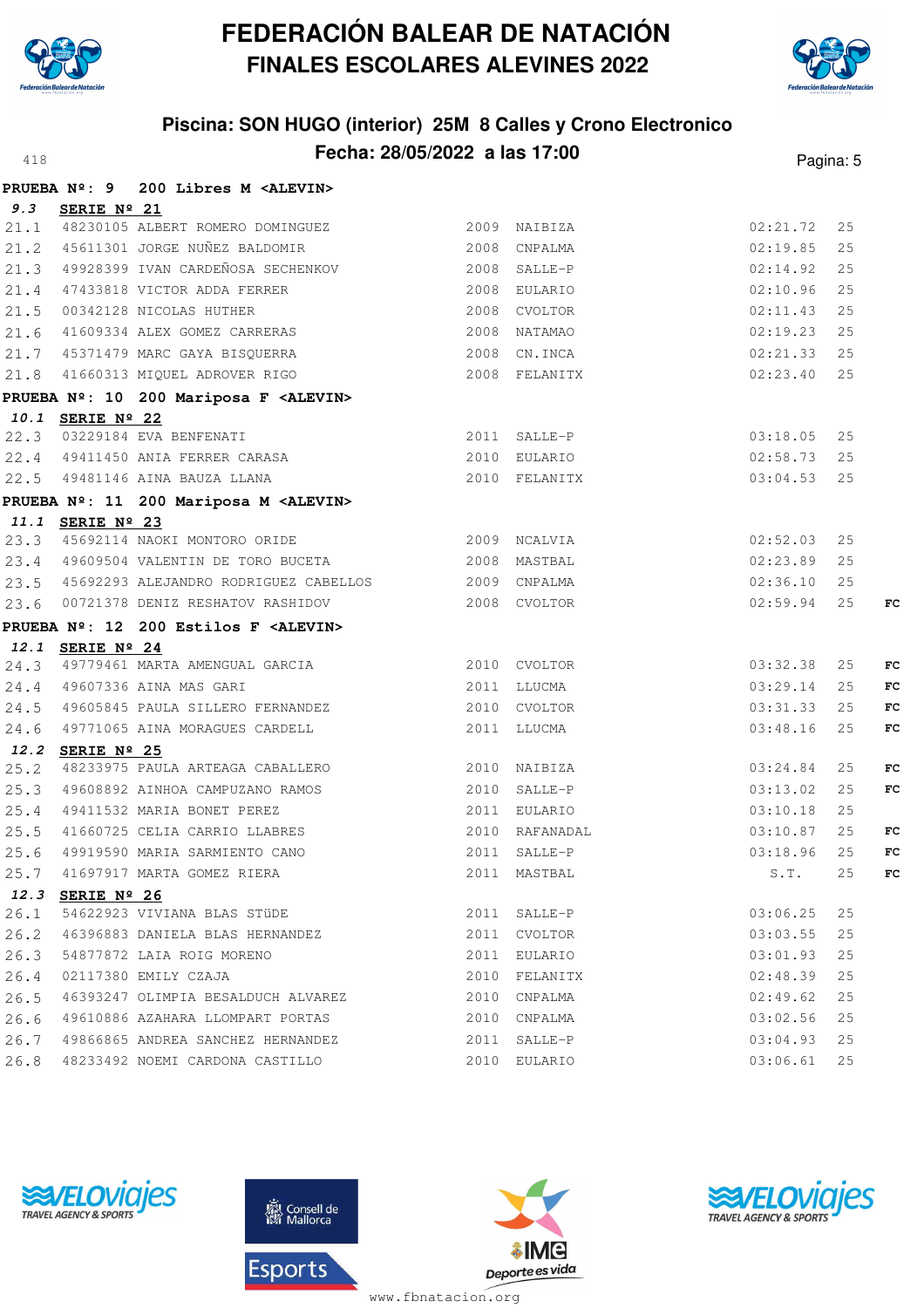



# **Piscina: SON HUGO (interior) 25M 8 Calles y Crono Electronico Fecha: 28/05/2022 a las 17:00**<sup>418</sup> Pagina: 6

|      |                  | PRUEBA Nº: 13 200 Estilos M <alevin></alevin>                                                    |               |                       |    |             |
|------|------------------|--------------------------------------------------------------------------------------------------|---------------|-----------------------|----|-------------|
|      | 13.1 SERIE Nº 27 |                                                                                                  |               |                       |    |             |
|      |                  | 27.2 41662087 MARC BERMIN MORAIS 2009 CNPALMA                                                    |               | 03:34.85              | 25 | $_{\rm FC}$ |
|      |                  | 27.3 45193431 TRISTAN SANTOS VILLALONGA 2009 CNPALMA                                             |               | 02:53.64              | 25 |             |
|      |                  |                                                                                                  |               | 02:51.29              | 25 |             |
|      |                  |                                                                                                  |               | 02:53.40              | 25 |             |
|      |                  | 27.5 00471159 CRISTIAN CHOJNACKI 2009 CN.INCA<br>27.6 45192169 SAMUEL ROMERO MESA 2008 CVOLTOR   |               | 03:29.24              | 25 | FC          |
|      | 13.2 SERIE Nº 28 |                                                                                                  |               |                       |    |             |
|      |                  | 28.2 41661630 JORDI COMAS ANDREO 2009 CN.INCA                                                    |               | 02:47.84              | 25 |             |
|      |                  | 28.3 49411945 AITOR GOMEZ VALDIVIA 2008 EULARIO                                                  |               | 02:46.59              | 25 |             |
|      |                  | 28.4 45189993 MARC TORO GARCIA<br>28.5 45371479 MARC GAYA BISQUERRA                              | 2008 NCALVIA  | 02:41.73              | 25 |             |
|      |                  |                                                                                                  |               | 2008 CN.INCA 02:46.40 | 25 |             |
|      |                  | 28.6 41660313 MIQUEL ADROVER RIGO                                                                | 2008 FELANITX | 02:46.93              | 25 |             |
|      | 13.3 SERIE Nº 29 |                                                                                                  |               |                       |    |             |
|      |                  | 29.1 41663834 SERGI PORTER VICENS 2008 SALLE-P                                                   |               | 02:37.14              | 25 |             |
|      |                  | 29.2 46388467 SERGIO PIQUERAS CHAVARRIA 2009 CVOLTOR                                             |               | 02:33.84              | 25 |             |
|      |                  |                                                                                                  |               | 02:28.27              | 25 |             |
|      |                  | 29.4 49773073 IÑIGO ROMERO AVILES                                                                | 2008 SALLE-P  | 02:22.30              | 25 |             |
|      |                  |                                                                                                  |               | 02:25.30              | 25 |             |
|      |                  |                                                                                                  |               | 02:29.22              | 25 |             |
|      |                  | 29.7 47433818 VICTOR ADDA FERRER 2008 EULARIO 2008 COLARE                                        |               |                       | 25 |             |
|      |                  | 29.8 48231044 RICARDO FERRER AGUILAR                                                             | 2008 EULARIO  | 02:37.42              | 25 |             |
|      |                  | PRUEBA Nº: 14 400 Libres F <alevin></alevin>                                                     |               |                       |    |             |
|      | 14.1 SERIE Nº 30 |                                                                                                  |               |                       |    |             |
|      |                  | 30.3 49480154 PILAR BARRIENTOS DURAN 2010 CVOLTOR                                                |               | 06:07.28              | 25 | FC          |
|      |                  | 30.4 49610392 ISABEL BERGAS COMAS 2010 SALLE-P                                                   |               | 05:20.93              | 25 |             |
|      |                  | 30.5 49481146 AINA BAUZA LLANA (2010) FELANITX<br>30.6 20551190 MALENA CANET PONS (2011) CN.INCA |               | 05:38.09              | 25 |             |
|      |                  |                                                                                                  |               | 06:19.10              | 25 | FC          |
|      |                  | PRUEBA Nº: 15 50 Mariposa M <alevin></alevin>                                                    |               |                       |    |             |
|      | 15.1 SERIE Nº 31 |                                                                                                  |               |                       |    |             |
|      |                  | 31.2 41691659 JAUME ESCALES MEDINA 2008 MASTBAL<br>31.3 00000004 ALEXIS OBRADOR 2013 FESAIB      |               | S.T.                  | 25 | FC.         |
|      |                  |                                                                                                  |               | 01:08.96              | 25 | FC          |
|      |                  | 31.4 45189527 GUIEM MAS HERNANDEZ 2008 CVOLTOR 2008 CVOLTOR 00:43.14                             |               |                       | 25 | FC          |
|      |                  | 31.5 45696760 LEO MARTINEZ COUSELO 2008 CVOLTOR                                                  |               | $00:48.49$ 25         |    | FC          |
|      |                  | 31.6 49480824 ALEJANDRO ARBOS GOMEZ                                                              | 2009 CVOLTOR  | S.T.                  |    | FC          |
|      | 15.2 SERIE Nº 32 |                                                                                                  |               |                       |    |             |
|      |                  | 32.1 45187416 LLUC GARI CARRASCO                                                                 | 2008 MASTBAL  | S.T.                  | 25 | FC          |
|      |                  | 32.2 46395199 CARLOS BONET BONET                                                                 | 2008 CNPALMA  | 00:39.02              | 25 | FC          |
| 32.3 |                  | 00000001 LLUIS CORTES                                                                            | 2008 FESAIB   | 00:37.99              | 25 | FC          |
| 32.4 |                  | 45692293 ALEJANDRO RODRIGUEZ CABELLOS                                                            | 2009 CNPALMA  | 00:33.71              | 25 | FC          |
| 32.5 |                  | 41611667 JOSE DE OLIVES VILLALONGA                                                               | 2009 NATAMAO  | 00:36.46              | 25 | FC          |
|      |                  |                                                                                                  |               | 00:38.81              | 25 | FC          |
|      |                  | 32.7 49609504 VALENTIN DE TORO BUCETA                                                            | 2008 MASTBAL  | S.T.                  | 25 | FC          |







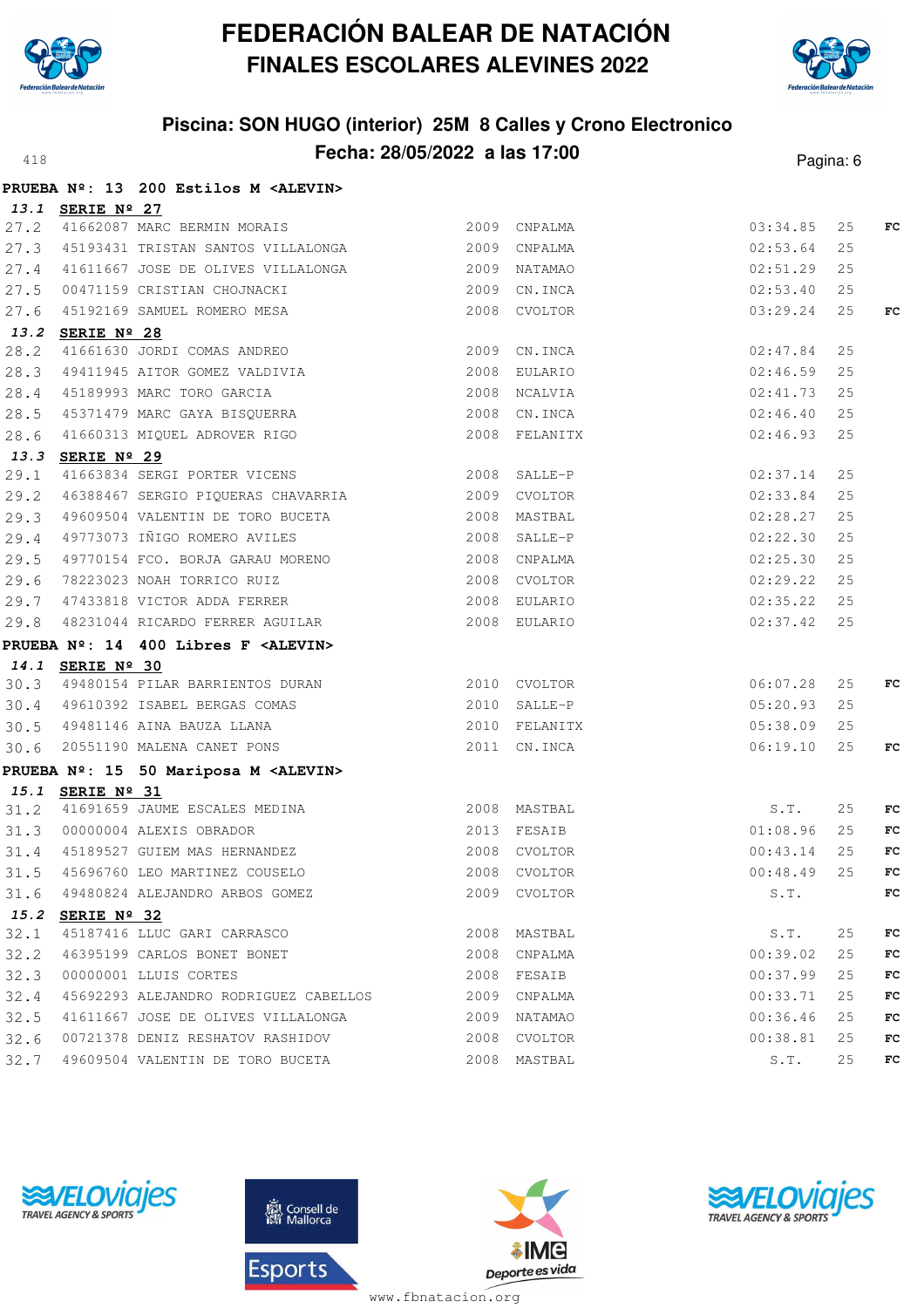



#### **Piscina: SON HUGO (interior) 25M 8 Calles y Crono Electronico Fecha: 28/05/2022 a las 17:00**<sup>418</sup> Pagina: 7

|      |                  |                                                 |                |        |          | . ugu u. <i>1</i> |    |
|------|------------------|-------------------------------------------------|----------------|--------|----------|-------------------|----|
|      |                  | PRUEBA Nº: 16 50 Mariposa F <alevin></alevin>   |                |        |          |                   |    |
|      | 16.1 SERIE Nº 33 |                                                 |                |        |          |                   |    |
|      |                  | 33.4 49868806 CECILIA NOCERAS SANCHEZ           | 2010 CN. INCA  |        | 00:41.75 | 25                | FC |
|      |                  | 33.5 00000005 MARTA ROTGER                      | 2001 FESAIB    |        | 00:46.88 | 25                | FC |
|      |                  | 33.6 49611713 LUCIA SANCHEZ PORCEL 2011 MASTBAL |                |        | S.T.     | 25                | FC |
|      |                  | PRUEBA Nº: 17 4x100 Libres M <alevin></alevin>  |                |        |          |                   |    |
|      | 17.1 SERIE Nº 34 |                                                 |                |        |          |                   |    |
| 34.1 | 00848            | SALLE-P                                         | SALLE-P        | ALEVIN | S.T.     |                   |    |
| 34.2 | 00877            | CVOLTOR                                         | CVOLTOR        | ALEVIN | S.T.     |                   |    |
| 34.3 | 00761            | MASTBAL                                         | MASTBAL        | ALEVIN | S.T.     |                   |    |
| 34.4 | 00056            | CNPALMA                                         | CNPALMA        | ALEVIN | S.T.     |                   |    |
| 34.5 | 00895            | EULARIO                                         | EULARIO        | ALEVIN | S.T.     |                   |    |
| 34.6 | 01243            | CN.INCA                                         | CN.INCA        | ALEVIN | S.T.     |                   |    |
|      | 34.7 01378       | FELANITX                                        | FELANITX       | ALEVIN | S.T.     |                   |    |
|      |                  | PRUEBA Nº: 18 4x100 Estilos F <alevin></alevin> |                |        |          |                   |    |
|      | 18.1 SERIE Nº 35 |                                                 |                |        |          |                   |    |
| 35.2 | 00056            | CNPALMA                                         | CNPALMA        | ALEVIN | S.T.     |                   |    |
| 35.3 | 00761            | MASTBAL                                         | MASTBAL        | ALEVIN | S.T.     |                   |    |
| 35.4 | 00877            | CVOLTOR                                         | CVOLTOR        | ALEVIN | S.T.     |                   |    |
| 35.5 | 00848            | SALLE-P                                         | $SALLE-P$      | ALEVIN | S.T.     |                   |    |
| 35.6 | 01378            | FELANITX                                        | FELANITX       | ALEVIN | S.T.     |                   |    |
| 35.7 | 00895            | EULARIO                                         | EULARIO        | ALEVIN | S.T.     |                   |    |
|      |                  | PRUEBA Nº: 19 800 Libres F <alevin></alevin>    |                |        |          |                   |    |
|      | 19.1 SERIE Nº 36 |                                                 |                |        |          |                   |    |
|      |                  | 36.1 41697917 MARTA GOMEZ RIERA                 | 2011 MASTBAL   |        | 12:30.34 | 25                |    |
|      |                  | 36.2 41662624 PAULA ENRIQUE ALORDA 2011 SALLE-P |                |        | 12:10.38 | 25                |    |
| 36.3 |                  | 49413486 JUDITH PEREZ GARCIA (2011 EULARIO      |                |        | 11:54.28 | 25                |    |
| 36.4 |                  | 49611179 CARLA ARTEAGA MOLINA                   | 2010 CVOLTOR   |        | 11:36.54 | 25                |    |
| 36.5 |                  | 49868806 CECILIA NOCERAS SANCHEZ                | 2010 CN.INCA   |        | 11:40.88 | 25                |    |
| 36.6 |                  | 49866865 ANDREA SANCHEZ HERNANDEZ               | 2011 SALLE-P   |        | 11:55.51 | 25                |    |
| 36.7 |                  | 38446231 INES ILIANOVA NEDELTCHEV               | 2011 RAFANADAL |        | 12:15.20 | 25                |    |
|      |                  | 36.8 49411434 TANIT ALVAREZ ARGENTO             | 2011 EULARIO   |        | 12:38.77 | 25                |    |
|      |                  | PRUEBA Nº: 20 50 Espalda M <alevin></alevin>    |                |        |          |                   |    |
|      | 20.1 SERIE Nº 37 |                                                 |                |        |          |                   |    |
| 37.1 |                  | 41695591 VICTOR DOMINGO SANCHEZ                 | 2008 MASTBAL   |        | S.T.     | 25                | FC |
| 37.2 |                  | 00000006 GUILLEM ESTEVA                         | 2003 FESAIB    |        | S.T.     |                   | FC |
| 37.3 |                  | 45371479 MARC GAYA BISQUERRA                    | 2008 CN.INCA   |        | 00:37.73 | 25                | FC |
| 37.4 |                  | 49864618 LUCA ALEXANDER CAÑADILLAS SMOLOVA      | 2009 CNPALMA   |        | 00:36.32 | 25                | FC |
| 37.5 |                  | 00471159 CRISTIAN CHOJNACKI                     | 2009 CN. INCA  |        | 00:37.00 | 25                | FC |
| 37.6 |                  | 00000002 IVAN VIDAL                             | 2008 FESAIB    |        | 00:50.67 | 25                | FC |
| 37.7 |                  | 41691659 JAUME ESCALES MEDINA                   | 2008 MASTBAL   |        | S.T.     | 25                | FC |







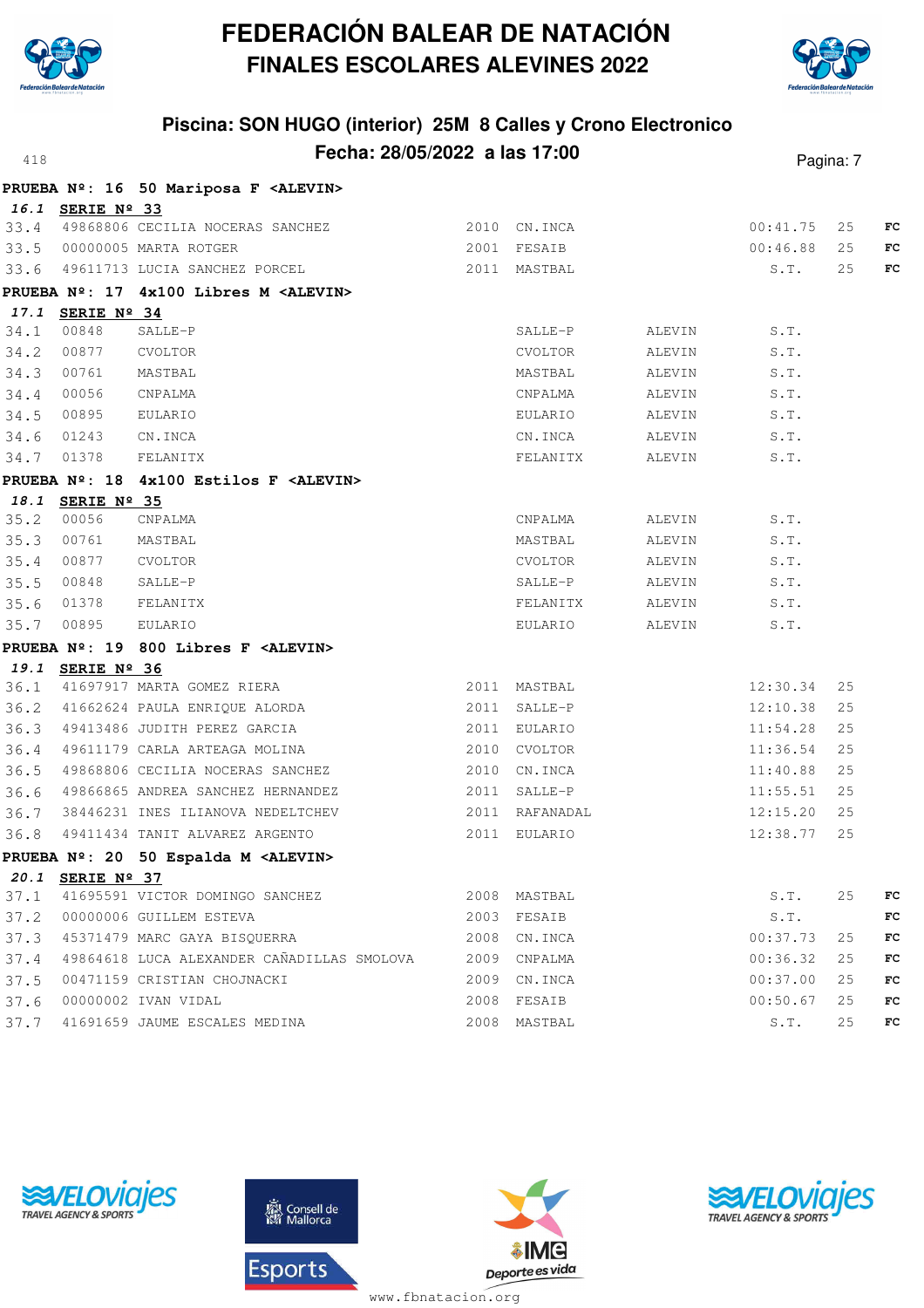



|      |                  | PRUEBA Nº: 21 50 Espalda F <alevin></alevin> |               |          |     |             |
|------|------------------|----------------------------------------------|---------------|----------|-----|-------------|
|      | 21.1 SERIE Nº 38 |                                              |               |          |     |             |
|      |                  | 38.2 00000009 ELENA CERDA                    | 2001 FESAIB   | S.T.     |     | FC          |
|      |                  | 38.3 49606712 MARÍA CÁMARA HERNÁNDEZ         | 2011 CNPALMA  | S.T.     |     | FC          |
|      |                  | 38.4 55088313 MARIA GINARD RIGO              | 2010 CVOLTOR  | S.T.     |     | $_{\rm FC}$ |
| 38.5 |                  | 00000007 LUZIA CERDAN                        | 2003 FESAIB   | S.T.     |     | FC          |
| 38.6 |                  | 00000011 ELISABETH MALLERO                   | 2005 FESAIB   | S.T.     |     | $_{\rm FC}$ |
|      | 21.2 SERIE Nº 39 |                                              |               |          |     |             |
| 39.2 |                  | 00000003 ISABEL DE LA CRUZ                   | 2008 FESAIB   | 00:51.34 | 25  | FC          |
|      |                  | 39.3 49779461 MARTA AMENGUAL GARCIA          | 2010 CVOLTOR  | 00:46.08 | 25  | FC          |
|      |                  | 39.4 54623315 MARTINA GARCIA PROHENS         | 2010 CNPALMA  | 00:37.24 | 25  | FC          |
| 39.5 |                  | 49480154 PILAR BARRIENTOS DURAN              | 2010 CVOLTOR  | 00:43.28 | 25  | FC          |
| 39.6 |                  | 49921504 MARINA COLL ROMAN                   | 2010 CN.INCA  | 00:49.98 | 25  | FC          |
|      |                  | 39.7 49611713 LUCIA SANCHEZ PORCEL           | 2011 MASTBAL  | S.T.     | 25  | FC          |
|      |                  | PRUEBA Nº: 22 400 Libres M <alevin></alevin> |               |          |     |             |
|      | 22.1 SERIE Nº 40 |                                              |               |          |     |             |
| 40.2 |                  | 49776998 MATEU BONNIN RIERA                  | 2009 LLUCMA   | 05:41.84 | 25  | FC          |
|      |                  | 40.3 46390956 DANIEL SERRA MARTINEZ          | 2009 SALLE-P  | 05:23.64 | 25  |             |
|      |                  | 40.4 41660313 MIQUEL ADROVER RIGO            | 2008 FELANITX | 05:04.42 | 25  |             |
| 40.5 |                  | 00000001 LLUIS CORTES                        | 2008 FESAIB   | 05:22.56 | 25  | FC          |
| 40.6 |                  | 46395199 CARLOS BONET BONET                  | 2008 CNPALMA  | 05:23.65 | 25  | FC          |
|      |                  | 40.7 00000015 BARTOMEU CALDENTEY             | 2003 FESAIB   | 06:25.65 | 2.5 | FC          |
|      | 22.2 SERIE Nº 41 |                                              |               |          |     |             |
|      |                  | 41.2 48230105 ALBERT ROMERO DOMINGUEZ        | 2009 NAIBIZA  | 04:59.35 | 25  |             |
|      |                  | 41.3 46397767 MARCOS SIQUIER RIPOLL          | 2008 CNPALMA  | 04:56.57 | 25  |             |
|      |                  | 41.4 49928399 IVAN CARDEÑOSA SECHENKOV       | 2008 SALLE-P  | 04:36.34 | 25  |             |
|      |                  | 41.5 49411944 AARON GOMEZ VALDIVIA           | 2008 EULARIO  | 04:42.04 | 25  |             |
| 41.6 |                  | 45696313 GERARD VALLESPIR TORAN              | 2009 CN. INCA | 04:58.56 | 25  |             |
|      |                  | 41.7 41609334 ALEX GOMEZ CARRERAS            | 2008 NATAMAO  | 05:00.07 | 25  |             |
|      |                  | 41.8 45372929 JOAN GOMEZ RIERA               | 2008 MASTBAL  | S.T.     | 25  | FC          |
|      |                  | PRUEBA Nº: 23 200 Braza F <alevin></alevin>  |               |          |     |             |
|      | 23.1 SERIE Nº 42 |                                              |               |          |     |             |
|      |                  | 42.1 49611527 CELIA FERNANDEZ RAMIREZ        | 2011 CVOLTOR  | S.T.     |     | FC          |
|      |                  | 42.2 41753039 CARLA PONS AMELLER             | 2011 CNJAMMA  | 03:42.22 | 25  |             |
|      |                  | 42.3 41662188 SARA COLINO ALONSO             | 2011 MASTBAL  | 03:35.09 | 25  |             |
| 42.4 |                  | 41662295 LAIA PABLO TERRASSA                 | 2010 CAMPUSES | 03:33.15 | 25  | FC          |
|      |                  | 42.5 20551190 MALENA CANET PONS              | 2011 CN.INCA  | 03:33.63 | 25  |             |
|      |                  | 42.6 41662210 ARIADNA ROSSELLO BRUGAROLAS    | 2011 CNPALMA  | 03:35.25 | 25  |             |
|      |                  | 42.7 41751543 ALBA PONS PAREA                | 2010 CNJAMMA  | 03:54.28 | 25  |             |
|      |                  |                                              |               |          |     |             |







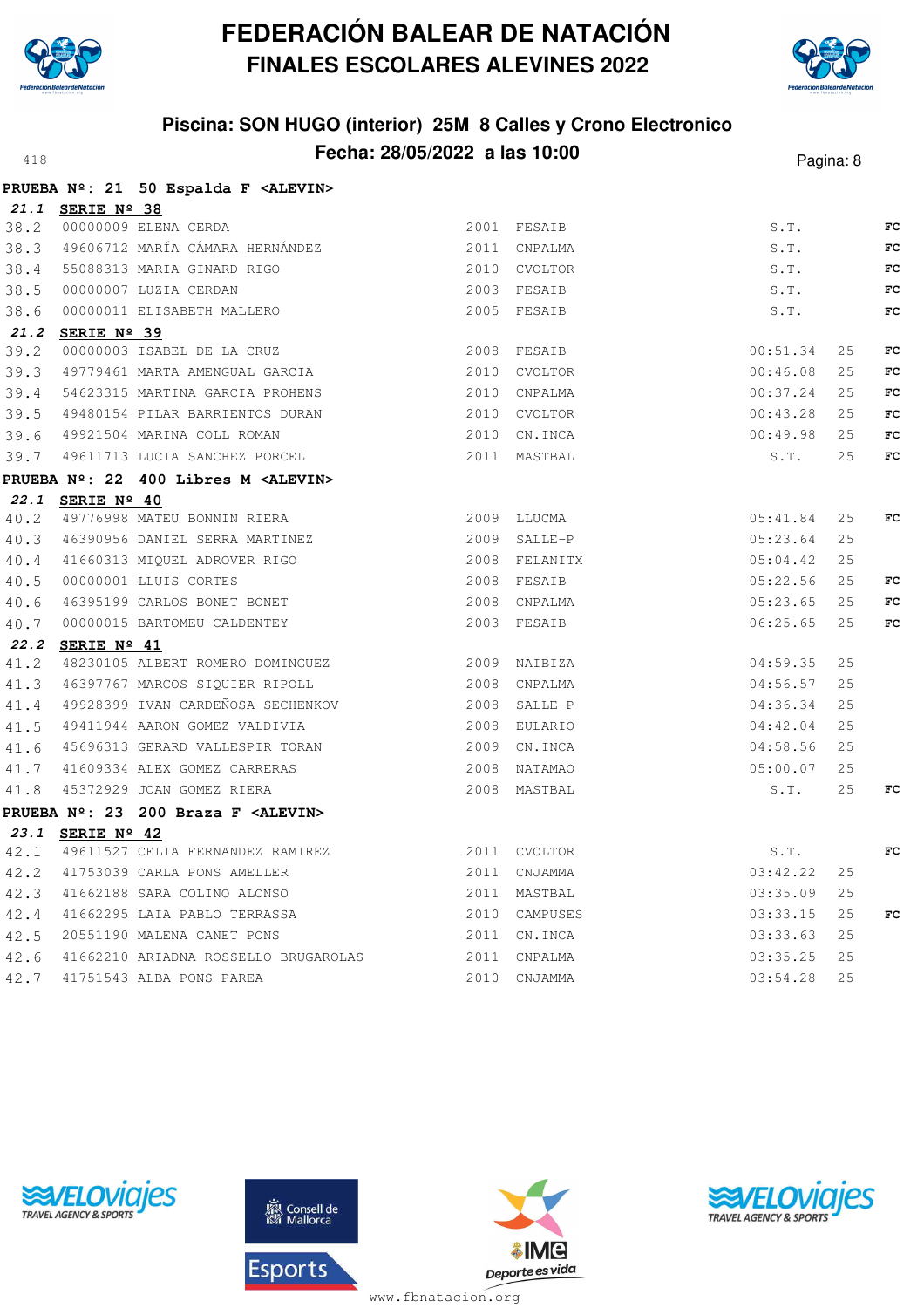



# **Piscina: SON HUGO (interior) 25M 8 Calles y Crono Electronico Fecha: 28/05/2022 a las 10:00**<sup>418</sup> Pagina: 9

|      |                  | PRUEBA Nº: 23 200 Braza F <alevin></alevin>                                                                                                              |                                    |             |    |    |
|------|------------------|----------------------------------------------------------------------------------------------------------------------------------------------------------|------------------------------------|-------------|----|----|
|      | 23.2 SERIE Nº 43 |                                                                                                                                                          |                                    |             |    |    |
|      |                  | 43.1 49411532 MARIA BONET PEREZ 2011 EULARIO                                                                                                             |                                    | 03:30.83    | 25 |    |
|      |                  | 43.2 49610559 LOURDES RUIZ FERRER                                                                                                                        | 2011 SALLE-P                       | 03:25.63    | 25 |    |
|      |                  | 43.3 03764793 LIUDMILA LABUTINA                                                                                                                          | 2010 FELANITX                      | 03:12.84    | 25 |    |
|      |                  | 43.4 46396883 DANIELA BLAS HERNANDEZ 2011 CVOLTOR                                                                                                        |                                    | 03:05.95    | 25 |    |
|      |                  | 43.5 54623315 MARTINA GARCIA PROHENS 2010 CNPALMA                                                                                                        |                                    | 03:11.38    | 25 |    |
|      |                  |                                                                                                                                                          |                                    | 03:24.35    | 25 |    |
|      |                  | 43.6 46390840 MARTA BESTARD DEYA (2010 CAMPUSES 43.7 41712479 IRENE VARON CUENCA (2011 CNMURO                                                            |                                    | 03:29.21    | 25 |    |
|      |                  | PRUEBA Nº: 24 200 Braza M <alevin></alevin>                                                                                                              |                                    |             |    |    |
|      | 24.1 SERIE Nº 44 |                                                                                                                                                          |                                    |             |    |    |
|      |                  | 44.2 45693044 CLAUDIO ASCANIO SAIZ 2008 CNPALMA                                                                                                          |                                    | S.T.        |    | FC |
|      |                  | 44.3 41607922 QUIM MACIAN PONS                                                                                                                           | $S.T.$<br>03:22.47<br>2008 NATAMAO |             | 25 | FC |
|      |                  | 44.4 41611667 JOSE DE OLIVES VILLALONGA 2009 NATAMAO                                                                                                     |                                    | 03:07.46    | 25 |    |
|      |                  | 44.5 45188227 TIAGO RAINERI SANCHEZ 2008 CN.INCA                                                                                                         |                                    | 03:12.34    | 25 | FC |
|      |                  | 44.6 49614306 PAU FRANCESC PASTOR COLL 2008 CN.INCA                                                                                                      |                                    | 03:35.94    | 25 | FC |
|      | 24.2 SERIE Nº 45 |                                                                                                                                                          |                                    |             |    |    |
| 45.2 |                  | 41661630 JORDI COMAS ANDREO 2009 CN.INCA                                                                                                                 |                                    | 02:55.64    | 25 |    |
|      |                  | 45.3 48231044 RICARDO FERRER AGUILAR 2008 EULARIO                                                                                                        |                                    | 02:43.79    | 25 |    |
|      |                  |                                                                                                                                                          |                                    | 02:37.40    | 25 |    |
|      |                  | 45.4 45189993 MARC TORO GARCIA (2008) NORLVIA<br>45.5 78223023 NOAH TORRICO RUIZ (2008) CVOLTOR<br>45.6 41663834 SERGI PORTER VICENS (2008) SALLE-P      |                                    | 02:41.44    | 25 |    |
|      |                  |                                                                                                                                                          |                                    | 02:50.48    | 25 |    |
|      |                  | 45.7 45187468 AXEL JUAN HARO PEREZ 2008 CAMPUSES                                                                                                         |                                    | 02:56.80    | 25 |    |
|      |                  | PRUEBA Nº: 25 100 Libres F <alevin></alevin>                                                                                                             |                                    |             |    |    |
|      | 25.1 SERIE Nº 46 |                                                                                                                                                          |                                    |             |    |    |
|      |                  |                                                                                                                                                          |                                    | S.T.        | 25 | FC |
|      |                  | 46.1 41697917 MARTA GOMEZ RIERA 2011 MASTBAL S.T.<br>46.3 00000009 ELENA CERDA 2001 FESAIB S.T.<br>46.4 41663087 ALBA RIBA OLIVES 2011 CAMPUSES 01:36.77 |                                    |             |    | FC |
|      |                  |                                                                                                                                                          |                                    |             | 25 | FC |
|      |                  | 46.5 04300298 SARA NAVARRO ROMERO                                                                                                                        | 2011 CAMPUSES                      | 01:40.73    | 50 | FC |
|      |                  | 46.6 54631302 MARIA NADAL LONARDONI                                                                                                                      | 2011 CAMPUSES                      | S.T.        |    | FC |
|      |                  | 46.7 49611713 LUCIA SANCHEZ PORCEL 2011 MASTBAL                                                                                                          |                                    | S.T.        | 25 | FC |
|      |                  |                                                                                                                                                          |                                    | S.T.        | 25 | FC |
|      | 25.2 SERIE Nº 47 |                                                                                                                                                          |                                    |             |    |    |
|      |                  | 47.2 55088313 MARIA GINARD RIGO 60 2010 CVOLTOR                                                                                                          | 01:27.57 50 $FC$                   |             |    |    |
|      |                  | 47.3 00000005 MARTA ROTGER                                                                                                                               | 2001 FESAIB                        | 01:21.47    | 25 | FC |
|      |                  | 47.4 49605845 PAULA SILLERO FERNANDEZ 2010 CVOLTOR                                                                                                       |                                    | 01:19.62    | 25 | FC |
|      |                  | 47.5 49608892 AINHOA CAMPUZANO RAMOS 2010 SALLE-P                                                                                                        |                                    | 01:20.66    | 25 | FC |
|      |                  | 47.6 03229184 EVA BENFENATI                                                                                                                              | 2011 SALLE-P                       | 01:21.63 25 |    | FC |
|      | 25.3 SERIE Nº 48 |                                                                                                                                                          |                                    |             |    |    |
| 48.1 |                  | 41692898 MARTA MAIMO FUSTER                                                                                                                              | 2011 FELANITX                      | 01:19.06    | 25 |    |
|      |                  | 48.2 49413375 AROA WONG PADILLA                                                                                                                          | 2011 EULARIO                       | 01:18.93    | 25 |    |
|      |                  | 48.3 49866865 ANDREA SANCHEZ HERNANDEZ 2011 SALLE-P                                                                                                      |                                    | 01:18.21    | 50 |    |
|      |                  | 48.4 41662624 PAULA ENRIQUE ALORDA                                                                                                                       | 2011 SALLE-P                       | 01:15.84    | 25 |    |
|      |                  | 48.5 49412274 ELSA BUFI RIERA                                                                                                                            | 2010 EULARIO                       | 01:16.02    | 25 |    |
|      |                  | 48.6 49412214 SOFIA MARIA JUAN GARCIA 2011 PORTUS                                                                                                        |                                    | 01:17.53    | 25 |    |
|      |                  | 2010 RAFANADAL<br>48.7 41660725 CELIA CARRIO LLABRES                                                                                                     |                                    | 01:19.13    | 25 | FC |
|      |                  | 48.8 54622923 VIVIANA BLAS STÜDE                                                                                                                         | 2011 SALLE-P                       | 01:19.38 25 |    |    |
|      |                  |                                                                                                                                                          |                                    |             |    |    |







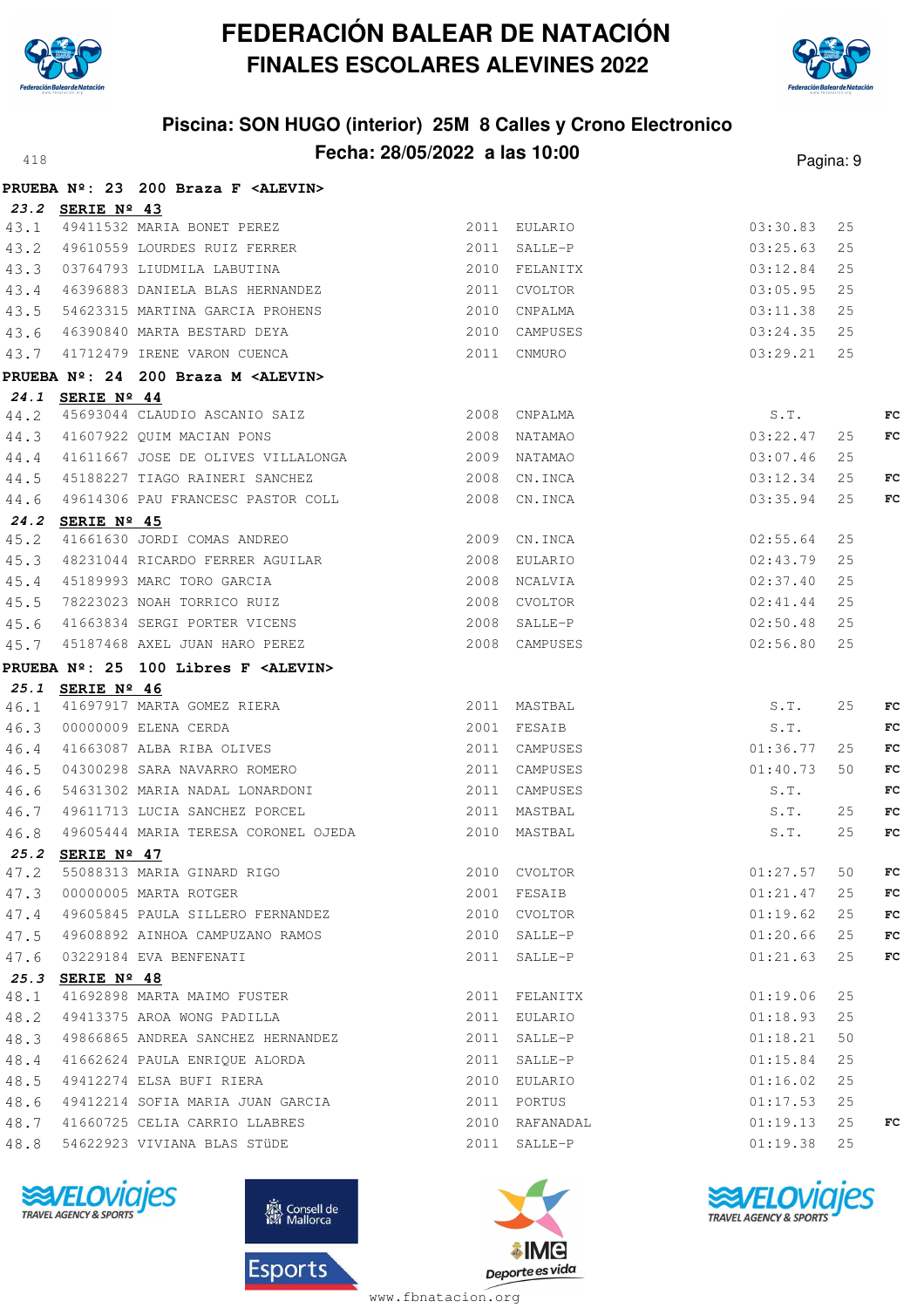



# **Piscina: SON HUGO (interior) 25M 8 Calles y Crono Electronico Fecha: 28/05/2022 a las 10:00**<sup>418</sup> Pagina: 10

|      |                  | PRUEBA Nº: 25 100 Libres F <alevin></alevin>                                                                                                                                                                      |                           |          |    |    |
|------|------------------|-------------------------------------------------------------------------------------------------------------------------------------------------------------------------------------------------------------------|---------------------------|----------|----|----|
|      | 25.4 SERIE Nº 49 |                                                                                                                                                                                                                   |                           |          |    |    |
| 49.1 |                  |                                                                                                                                                                                                                   |                           | 01:14.62 | 50 |    |
| 49.2 |                  | 2010 EULARIO<br>49411450 ANIA FERRER CARASA                                                                                                                                                                       |                           | 01:13.02 | 25 |    |
|      |                  | 49.3 48233492 NOEMI CARDONA CASTILLO 2010 EULARIO                                                                                                                                                                 |                           | 01:12.37 | 25 |    |
| 49.4 |                  | 46393247 OLIMPIA BESALDUCH ALVAREZ 2010 CNPALMA                                                                                                                                                                   |                           | 01:08.71 | 25 |    |
| 49.5 |                  | 46397615 MARIA ANGELA BARCELO CASTAÑER 2010 SALLE-P                                                                                                                                                               |                           | 01:11.52 | 25 |    |
| 49.6 |                  |                                                                                                                                                                                                                   |                           | 01:12.87 | 25 |    |
| 49.7 |                  |                                                                                                                                                                                                                   |                           | 01:13.06 | 25 |    |
| 49.8 |                  |                                                                                                                                                                                                                   |                           | 01:13.55 | 25 |    |
|      |                  | PRUEBA Nº: 26 100 Libres M <alevin></alevin>                                                                                                                                                                      |                           |          |    |    |
|      | 26.1 SERIE Nº 50 |                                                                                                                                                                                                                   |                           |          |    |    |
|      |                  |                                                                                                                                                                                                                   |                           | S.T.     | 25 | FC |
|      |                  |                                                                                                                                                                                                                   |                           | S.T.     |    | FC |
|      |                  | <b>EXECUTE AND MASTERS</b><br>50.1 41695591 VICTOR DOMINGO SANCHEZ<br>50.2 00000010 SERGIO RODRIGUEZ<br>50.3 00000002 IVAN VIDAL<br>50.4 46395977 GORKA PEREZ YEBES<br>2008 FESAIB<br>2008 FESAIB<br>2009 CNPALMA | 01:47.89                  |          | 25 | FC |
|      |                  |                                                                                                                                                                                                                   | 2009 CNPALMA              | 01:26.46 | 25 | FC |
| 50.5 |                  | 49480824 ALEJANDRO ARBOS GOMEZ 600000004 ALEXIS OBRADOR 600000004 ALEXIS OBRADOR 600000006 CVOLTOR                                                                                                                | 2009 CVOLTOR              | 01:29.55 | 25 | FC |
| 50.6 |                  |                                                                                                                                                                                                                   | 01:49.78                  |          | 25 | FC |
| 50.7 |                  |                                                                                                                                                                                                                   |                           | S.T.     |    | FC |
| 50.8 |                  | 41691659 JAUME ESCALES MEDINA 2008 MASTBAL                                                                                                                                                                        |                           | S.T.     | 25 | FC |
|      | 26.2 SERIE Nº 51 |                                                                                                                                                                                                                   |                           |          |    |    |
| 51.1 |                  | 2008 CVOLTOR<br>45696760 LEO MARTINEZ COUSELO<br>45192169 SAMUEL ROMERO MESA 2008 CVOLTOR                                                                                                                         |                           | 01:23.35 | 25 | FC |
| 51.2 |                  |                                                                                                                                                                                                                   |                           | 01:21.25 | 25 | FC |
| 51.3 |                  | 41662087 MARC BERMIN MORAIS                                                                                                                                                                                       | 2009 CNPALMA              | 01:19.88 | 25 | FC |
| 51.4 |                  | 00721378 DENIZ RESHATOV RASHIDOV<br>45184348 JAUME MELIS FERRER<br>49776998 MATEU BONNIN RIERA                                                                                                                    | 2008 CVOLTOR              | 01:15.35 | 25 | FC |
| 51.5 |                  |                                                                                                                                                                                                                   | 2008 CNPALMA              | 01:17.70 | 25 | FC |
| 51.6 |                  |                                                                                                                                                                                                                   | 2009 LLUCMA               | 01:19.99 | 25 | FC |
| 51.7 |                  | 45692585 IVAN NAVARO ROMERO                                                                                                                                                                                       | 01:24.31<br>2009 CAMPUSES |          | 50 | FC |
| 51.8 |                  | 45187416 LLUC GARI CARRASCO                                                                                                                                                                                       | 2008 MASTBAL              | S.T.     | 25 |    |
|      | 26.3 SERIE Nº 52 |                                                                                                                                                                                                                   |                           |          |    |    |
| 52.1 |                  | 41624979 TONI FEBRER SINTES 2008 RAFANADAL                                                                                                                                                                        |                           | 01:11.86 | 25 | FC |
|      |                  | 52.2 20545313 GABRIEL TORRES DE SOUSA 62.009 EULARIO                                                                                                                                                              |                           | 01:10.00 | 25 |    |
|      |                  | 52.3 41753751 NICOLAS CARBONELL ZAVAGNA 62008 CNJAMMA                                                                                                                                                             |                           | 01:08.89 | 25 |    |
|      |                  | 52.4 48199330 NICOLÁS SERRA ROBLES 2008 PORTUS 2008 PORTUS 01:08.22 25                                                                                                                                            |                           |          |    | FC |
|      |                  | 52.5 46390956 DANIEL SERRA MARTINEZ                                                                                                                                                                               | 2009 SALLE-P              | 01:10.44 | 50 |    |
|      |                  | 52.6 00000001 LLUIS CORTES                                                                                                                                                                                        | 2008 FESAIB               | 01:09.89 | 25 | FC |
|      |                  | 52.7 45189527 GUIEM MAS HERNANDEZ                                                                                                                                                                                 | 2008 CVOLTOR              | 01:12.54 | 50 | FC |
|      |                  | 52.8 41693223 JORDI GRIMALT OBRADOR                                                                                                                                                                               | 2009 FELANITX             | 01:13.41 | 25 | FC |
|      | 26.4 SERIE Nº 53 |                                                                                                                                                                                                                   |                           |          |    |    |
| 53.1 |                  | 45372929 JOAN GOMEZ RIERA                                                                                                                                                                                         | 2008 MASTBAL              | 01:08.75 | 50 |    |
|      |                  | 53.2 41658110 NICOLAS OLIVER BEERENS                                                                                                                                                                              | 2008 FELANITX             | 01:08.47 | 50 |    |
|      |                  | 53.3 49613168 MANUEL FLORIT CASTILLO 2009 CVOLTOR                                                                                                                                                                 |                           | 01:07.47 | 50 |    |
|      |                  | 53.4 45371479 MARC GAYA BISQUERRA                                                                                                                                                                                 | 2008 CN.INCA              | 01:05.06 | 25 |    |
|      |                  | 53.5 45371944 DANIEL TITOS IBAÑEZ                                                                                                                                                                                 | 2008 MASTBAL              | 01:05.81 | 25 |    |
|      |                  | 53.6 48199604 PABLO TORRES JIMENEZ 61 2008 NAIBIZA                                                                                                                                                                |                           | 01:05.87 | 25 |    |
|      |                  |                                                                                                                                                                                                                   |                           | 01:07.13 | 25 |    |
|      |                  | 53.8 49919636 MIQUEL DAVIU BALLESTER                                                                                                                                                                              | 2009 LLUCMA               | 01:08.85 | 50 |    |
|      |                  |                                                                                                                                                                                                                   |                           |          |    |    |







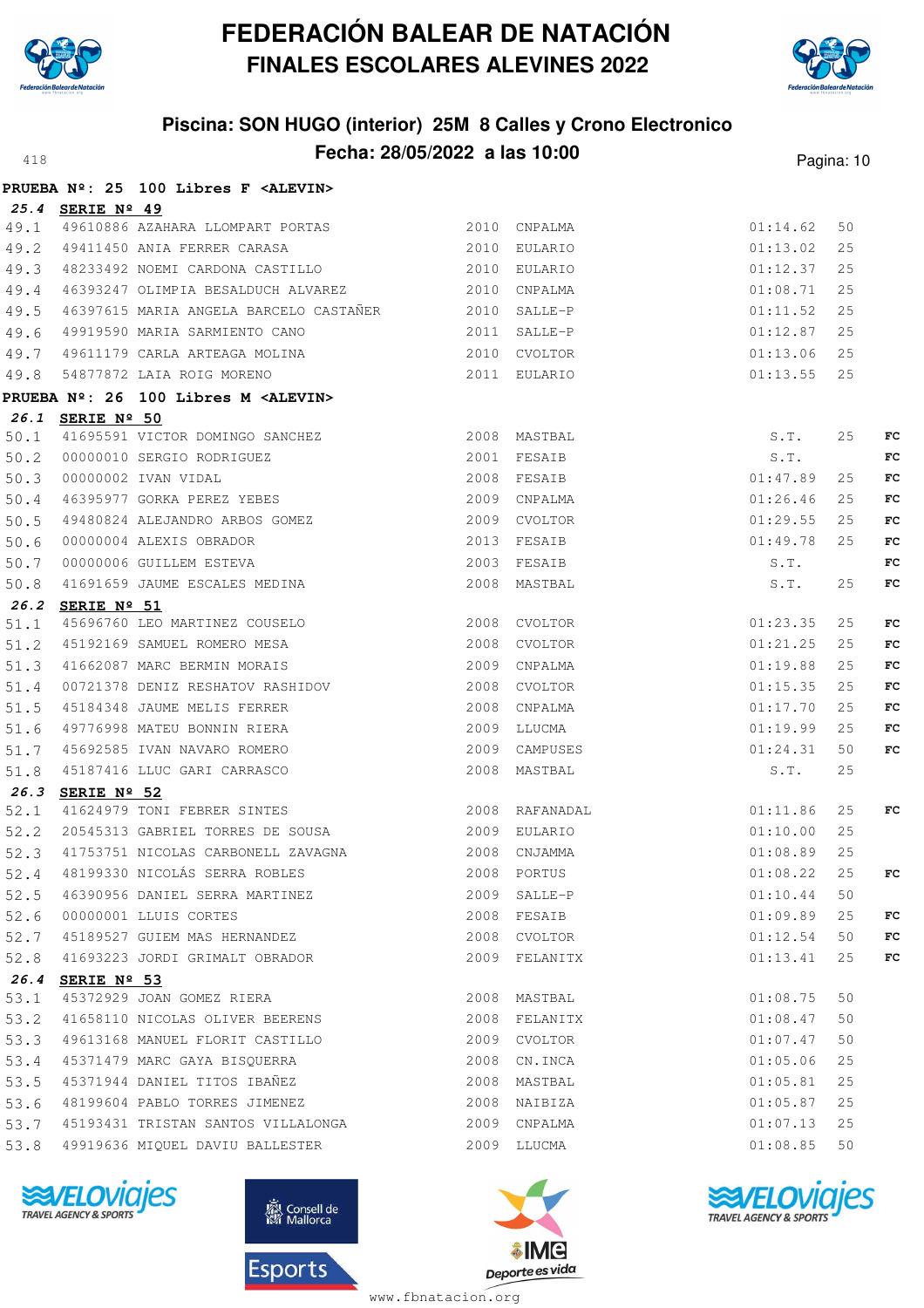



# **Piscina: SON HUGO (interior) 25M 8 Calles y Crono Electronico Fecha: 28/05/2022 a las 10:00**<sup>418</sup> Pagina: 11

|                  | PRUEBA Nº: 26 100 Libres M <alevin></alevin>                                                                                                   |               |               |    |    |
|------------------|------------------------------------------------------------------------------------------------------------------------------------------------|---------------|---------------|----|----|
| 26.5 SERIE Nº 54 |                                                                                                                                                |               |               |    |    |
|                  | $\frac{26.5}{54.1}$ $\frac{54 \text{KLE}}{49411945}$ AITOR GOMEZ VALDIVIA 2008 EULARIO                                                         |               | 01:02.91      | 25 |    |
|                  |                                                                                                                                                |               | 01:01.44      | 25 |    |
|                  |                                                                                                                                                |               | $00:59.45$ 25 |    |    |
|                  | 54.2 46388467 SERGIO PIQUERAS CHAVARRIA (2009 CVOLTOR 54.3 47433818 VICTOR ADDA FERRER (2008 EULARIO 2008 COMPALMA                             |               | $00:57.01$ 25 |    |    |
|                  | 54.5 49773073 IÑIGO ROMERO AVILES 2008 SALLE-P                                                                                                 |               | 00:57.18      | 25 |    |
|                  | 54.6 00342128 NICOLAS HUTHER<br>54.7 49609031 GABRIEL BARCELO CASTAÑER 62008 SALLE-P                                                           |               | 01:01.05      | 25 |    |
|                  |                                                                                                                                                |               | $01:02.12$ 25 |    |    |
|                  | 54.8 45692293 ALEJANDRO RODRIGUEZ CABELLOS 2009 CNPALMA                                                                                        |               | $01:03.63$ 25 |    |    |
|                  | PRUEBA Nº: 27 200 Espalda F <alevin></alevin>                                                                                                  |               |               |    |    |
| 27.1 SERIE Nº 55 |                                                                                                                                                |               |               |    |    |
|                  |                                                                                                                                                |               | 03:28.90      | 25 | FC |
|                  | 2010 CVOLTOR<br>55.2 49480154 PILAR BARRIENTOS DURAN<br>55.3 20551190 MALENA CANET PONS<br>55.4 41692725 PAULA ALVARIÑO TOMAS 2011 FELANITX    |               | 03:08.19      | 25 |    |
|                  |                                                                                                                                                |               | 03:04.40      | 25 |    |
|                  | 55.5 48233975 PAULA ARTEAGA CABALLERO 6 2010 NAIBIZA                                                                                           |               | 03:05.57      | 25 |    |
|                  |                                                                                                                                                |               | 03:11.29      | 25 |    |
|                  | 55.6 49771065 AINA MORAGUES CARDELL 2011 LLUCMA<br>55.7 00000003 ISABEL DE LA CRUZ 2008 FESAIB                                                 |               | 03:45.66      | 25 | FC |
| 27.2 SERIE Nº 56 |                                                                                                                                                |               |               |    |    |
|                  | 56.2 49922387 CARLA ACEITON BUELE 2010 CVOLTOR                                                                                                 |               | 03:00.22      | 25 |    |
|                  |                                                                                                                                                |               | 02:46.35      | 25 |    |
|                  |                                                                                                                                                |               | 02:42.32      | 25 |    |
|                  | 56.3 54623315 MARTINA GARCIA PROHENS 2010 CNPALMA<br>56.4 02117380 EMILY CZAJA 2010 FELANITX<br>56.5 49610392 ISABEL BERGAS COMAS 2010 SALLE-P |               | 02:42.34      | 25 |    |
|                  |                                                                                                                                                |               | 02:59.28      | 25 |    |
|                  |                                                                                                                                                |               | 03:02.54      | 25 |    |
|                  | PRUEBA Nº: 28 200 Espalda M <alevin></alevin>                                                                                                  |               |               |    |    |
| 28.1 SERIE Nº 57 |                                                                                                                                                |               |               |    |    |
|                  | 28.1 SERIE Nº 57<br>57.1 00471159 CRISTIAN CHOJNACKI 2009 CN.INCA 2009 CN.INCA 2009 CN.INCA                                                    |               |               | 25 |    |
|                  | 57.2 41609334 ALEX GOMEZ CARRERAS 2008 NATAMAO                                                                                                 |               | 02:41.00      | 25 |    |
|                  | 57.3 49864618 LUCA ALEXANDER CAÑADILLAS SMOLOVA 2009 CNPALMA                                                                                   |               | $02:34.89$ 25 |    |    |
|                  | 57.4 41707753 PEP MIQUEL BURGUERA VALENS 2008 FELANITX                                                                                         |               | $02:28.44$ 25 |    |    |
|                  | 57.5 45696313 GERARD VALLESPIR TORAN 2009 CN.INCA                                                                                              |               | 02:31.02      | 25 |    |
|                  | 57.6 41658110 NICOLAS OLIVER BEERENS 2008 FELANITX 02:40.75 25<br>57.7 41621259 JOAN MORA LADARIA 2008 ES.ARTA 2008 ES.ARTA 02:41.56 25        |               |               |    |    |
|                  |                                                                                                                                                |               |               |    |    |
|                  | 57.8 41611667 JOSE DE OLIVES VILLALONGA                                                                                                        | 2009 NATAMAO  | 02:45.75      | 25 |    |
|                  | PRUEBA Nº: 29 100 Mariposa F <alevin></alevin>                                                                                                 |               |               |    |    |
| 29.1 SERIE Nº 58 |                                                                                                                                                |               |               |    |    |
|                  | 58.3 49481146 AINA BAUZA LLANA                                                                                                                 | 2010 FELANITX | 01:25.31      | 25 |    |
|                  | 58.4 46393247 OLIMPIA BESALDUCH ALVAREZ                                                                                                        | 2010 CNPALMA  | 01:15.99      | 50 |    |
|                  | 58.5 49411450 ANIA FERRER CARASA                                                                                                               | 2010 EULARIO  | 01:20.39      | 25 |    |
|                  | 58.6 49865081 LIMINA AMENGUAL GARAU                                                                                                            | 2011 CNPALMA  | 01:43.52      | 25 | FC |







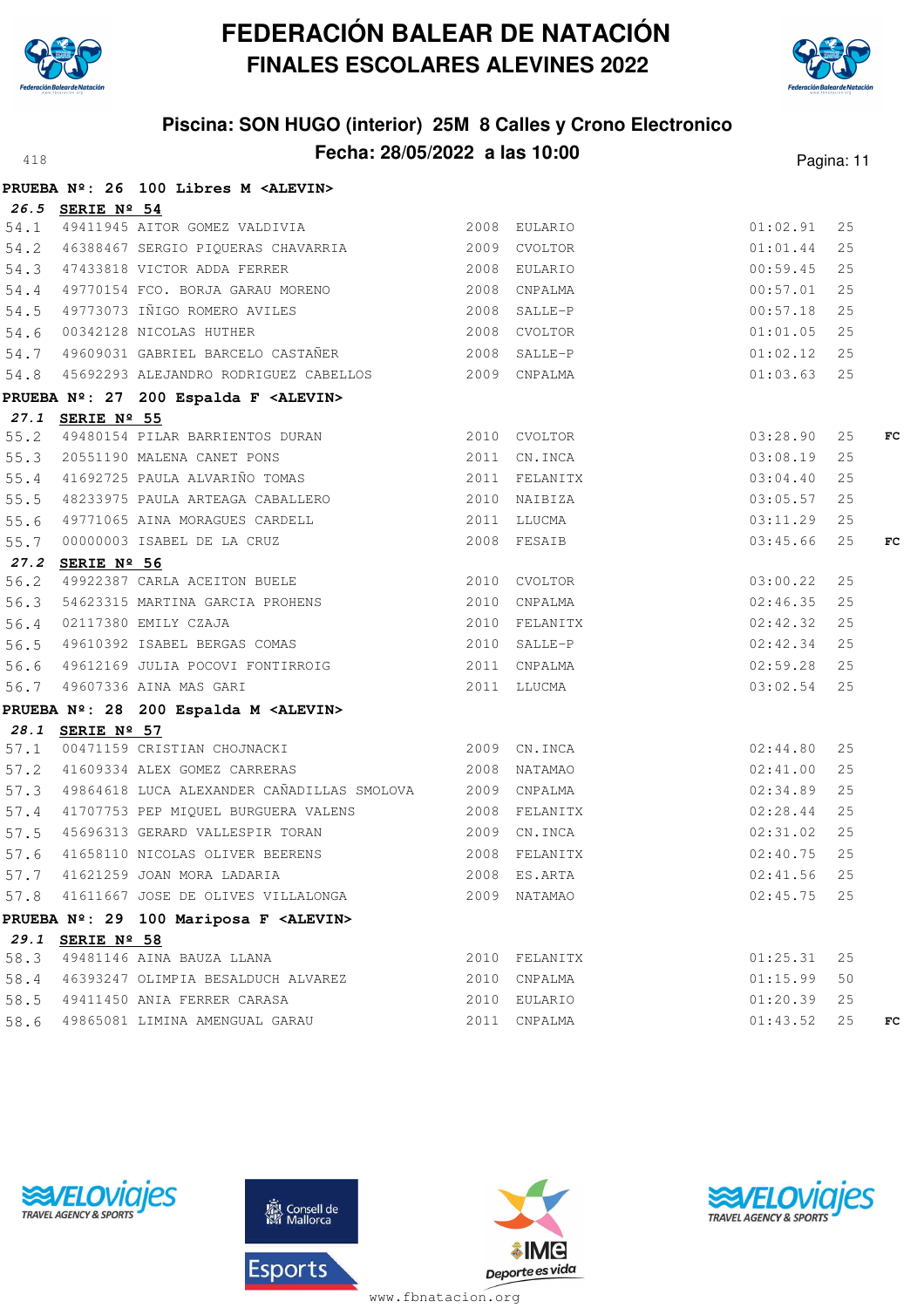



|      |                  | PRUEBA Nº: 30 100 Mariposa M <alevin></alevin> |               |          |    |             |
|------|------------------|------------------------------------------------|---------------|----------|----|-------------|
|      | 30.1 SERIE Nº 59 |                                                |               |          |    |             |
| 59.2 |                  | 49480824 ALEJANDRO ARBOS GOMEZ                 | 2009 CVOLTOR  | S.T.     |    | FC          |
|      |                  | 59.3 41662087 MARC BERMIN MORAIS               | 2009 CNPALMA  | 01:40.02 | 25 | FC          |
| 59.4 |                  | 00721378 DENIZ RESHATOV RASHIDOV               | 2008 CVOLTOR  | 01:24.56 | 25 | FC          |
| 59.5 |                  | 45189527 GUIEM MAS HERNANDEZ                   | 2008 CVOLTOR  | 01:34.08 | 25 | FC          |
|      |                  | 59.6 45696760 LEO MARTINEZ COUSELO             | 2008 CVOLTOR  | 01:47.41 | 25 | FC          |
|      | 30.2 SERIE Nº 60 |                                                |               |          |    |             |
| 60.2 |                  | 49609031 GABRIEL BARCELO CASTAÑER              | 2008 SALLE-P  | 01:13.75 | 25 |             |
| 60.3 |                  | 49411944 AARON GOMEZ VALDIVIA                  | 2008 EULARIO  | 01:10.19 | 25 |             |
| 60.4 |                  | 49609504 VALENTIN DE TORO BUCETA               | 2008 MASTBAL  | 01:05.16 | 50 |             |
| 60.5 |                  | 00342128 NICOLAS HUTHER                        | 2008 CVOLTOR  | 01:09.84 | 25 |             |
| 60.6 |                  | 45692293 ALEJANDRO RODRIGUEZ CABELLOS          | 2009 CNPALMA  | 01:13.20 | 50 |             |
| 60.7 |                  | 45692114 NAOKI MONTORO ORIDE                   | 2009 NCALVIA  | 01:15.87 | 25 |             |
| 60.8 |                  | 45187416 LLUC GARI CARRASCO                    | 2008 MASTBAL  | S.T.     | 25 | FC          |
|      |                  | PRUEBA Nº: 31 50 Braza F <alevin></alevin>     |               |          |    |             |
|      | 31.1 SERIE Nº 61 |                                                |               |          |    |             |
| 61.1 |                  | 41662188 SARA COLINO ALONSO                    | 2011 MASTBAL  | S.T.     | 25 | FC          |
| 61.2 |                  | 49606712 MARÍA CÁMARA HERNÁNDEZ                | 2011 CNPALMA  | S.T.     |    | FC          |
| 61.3 |                  | 54631302 MARIA NADAL LONARDONI                 | 2011 CAMPUSES | 00:58.84 | 25 | FC          |
| 61.4 |                  | 49921504 MARINA COLL ROMAN                     | 2010 CN. INCA | 00:52.50 | 25 | $_{\rm FC}$ |
| 61.5 |                  | 41663087 ALBA RIBA OLIVES                      | 2011 CAMPUSES | 00:53.40 | 25 | FC          |
| 61.6 |                  | 49611527 CELIA FERNANDEZ RAMIREZ               | 2011 CVOLTOR  | 01:00.41 | 25 | FC          |
| 61.7 |                  | 49779461 MARTA AMENGUAL GARCIA                 | 2010 CVOLTOR  | S.T.     |    | FC          |
| 61.8 |                  | 41697917 MARTA GOMEZ RIERA                     | 2011 MASTBAL  | S.T.     | 25 | FC          |
|      | 31.2 SERIE Nº 62 |                                                |               |          |    |             |
| 62.1 |                  | 49605444 MARIA TERESA CORONEL OJEDA            | 2010 MASTBAL  | S.T.     | 25 | $_{\rm FC}$ |
| 62.2 |                  | 41751543 ALBA PONS PAREA                       | 2010 CNJAMMA  | 00:50.58 | 25 | FC          |
| 62.3 |                  | 41753039 CARLA PONS AMELLER                    | 2011 CNJAMMA  | 00:47.20 | 25 | FC          |
| 62.4 |                  | 41712479 IRENE VARON CUENCA                    | 2011 CNMURO   | 00:45.50 | 25 | FC          |
| 62.5 |                  | 46390840 MARTA BESTARD DEYA                    | 2010 CAMPUSES | 00:45.90 | 25 | FC          |
| 62.6 |                  | 41662295 LAIA PABLO TERRASSA                   | 2010 CAMPUSES | 00:47.42 | 25 | FC          |
|      |                  | 62.7 49605845 PAULA SILLERO FERNANDEZ          | 2010 CVOLTOR  | 00:51.27 | 25 | FC          |
|      |                  | PRUEBA Nº: 32 50 Braza M <alevin></alevin>     |               |          |    |             |
|      | 32.1 SERIE Nº 63 |                                                |               |          |    |             |
|      |                  | 63.3 45693044 CLAUDIO ASCANIO SAIZ             | 2008 CNPALMA  | S.T.     |    | FC          |
|      |                  | 63.4 45192169 SAMUEL ROMERO MESA               | 2008 CVOLTOR  | 00:48.33 | 25 | FC          |
| 63.5 |                  | 49614306 PAU FRANCESC PASTOR COLL              | 2008 CN.INCA  | 00:50.70 | 25 | FC          |
| 63.6 |                  | 00000004 ALEXIS OBRADOR                        | 2013 FESAIB   | S.T.     |    | FC          |





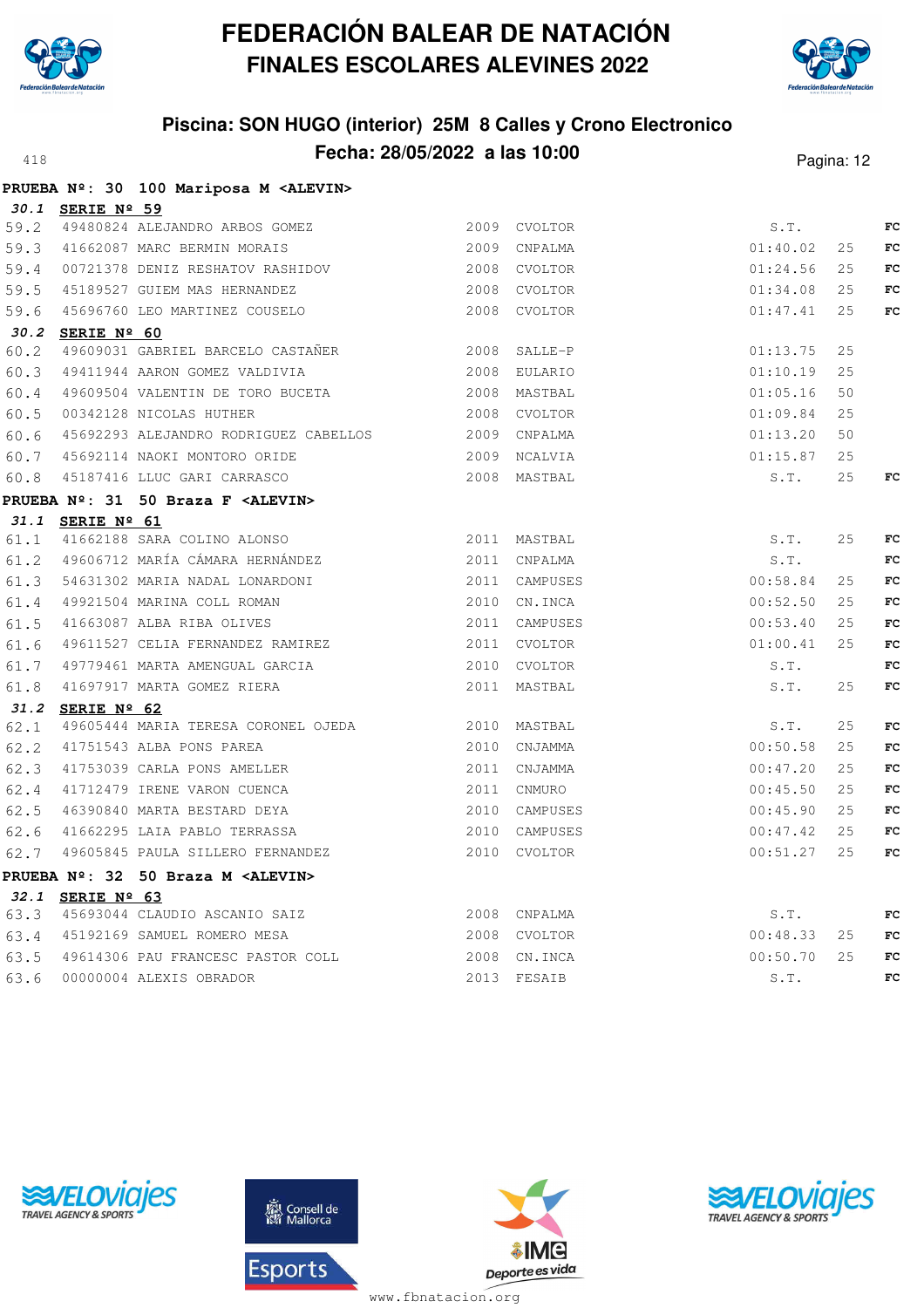



|      |                  | PRUEBA Nº: 32 50 Braza M <alevin></alevin>                                                                                                                           |                |        |          |    |    |
|------|------------------|----------------------------------------------------------------------------------------------------------------------------------------------------------------------|----------------|--------|----------|----|----|
|      | 32.2 SERIE Nº 64 |                                                                                                                                                                      |                |        |          |    |    |
|      |                  | 32.2 <u>SERIE N = 04</u><br>64.1 41695591 VICTOR DOMINGO SANCHEZ 2008 MASTBAL 2008 MASTBAL S.T.<br>64 2 45188227 TIAGO RAINERI SANCHEZ 2008 CN.INCA 2008 CO.44.44    |                |        |          | 25 | FC |
|      |                  |                                                                                                                                                                      |                |        |          | 25 | FC |
|      |                  | 64.3 41753751 NICOLAS CARBONELL ZAVAGNA 2008 CNJAMMA                                                                                                                 |                |        | 00:41.70 | 25 | FC |
|      |                  | 64.4 49770154 FCO. BORJA GARAU MORENO 2008 CNPALMA                                                                                                                   |                |        | 00:33.96 | 25 | FC |
|      |                  | 64.5 41661630 JORDI COMAS ANDREO 2009 CN.INCA                                                                                                                        |                |        | 00:39.37 | 25 | FC |
|      |                  |                                                                                                                                                                      |                |        | 00:42.05 | 25 | FC |
|      |                  | 84.3 11001000 00121 00122<br>64.6 11607922 QUIM MACIAN PONS<br>64.7 15372929 JOAN GOMEZ RIERA<br>2008 MASTBAL                                                        |                |        | S.T.     | 25 | FC |
|      |                  | PRUEBA Nº: 33 400 Estilos F <alevin></alevin>                                                                                                                        |                |        |          |    |    |
|      | 33.1 SERIE Nº 65 |                                                                                                                                                                      |                |        |          |    |    |
|      |                  |                                                                                                                                                                      |                |        | 06:48.97 | 25 |    |
|      |                  | 33.1 SERIE Nº 65<br>65.3 41662188 SARA COLINO ALONSO 2011 MASTBAL<br>65.4 54622923 VIVIANA BLAS STÜDE 2011 SALLE-P<br>65.5 49610559 LOURDES RUIZ FERRER 2011 SALLE-P |                |        | 06:40.01 | 25 |    |
|      |                  |                                                                                                                                                                      |                |        | 06:41.98 | 25 |    |
|      |                  | 65.6 41662210 ARIADNA ROSSELLO BRUGAROLAS 2011 CNPALMA                                                                                                               |                |        | 06:56.77 | 25 |    |
|      | 33.2 SERIE Nº 66 |                                                                                                                                                                      |                |        |          |    |    |
|      |                  | 66.2 49412274 ELSA BUFI RIERA 2010 EULARIO                                                                                                                           |                |        | 06:39.14 | 25 |    |
|      |                  | 66.3 49868806 CECILIA NOCERAS SANCHEZ (2010 CN.INCA)<br>66.4 49411532 MARIA BONET PEREZ (2011 EULARIO                                                                |                |        | 06:24.03 | 25 |    |
|      |                  |                                                                                                                                                                      |                |        | 06:16.12 | 25 |    |
|      |                  | 66.5 49612169 JULIA POCOVI FONTIRROIG 2011 CNPALMA                                                                                                                   |                |        | 06:17.03 | 25 |    |
|      |                  | 66.6 03229184 EVA BENFENATI 2011 SALLE-P                                                                                                                             |                |        | 06:29.86 | 25 |    |
|      |                  | PRUEBA Nº: 34 400 Estilos M <alevin></alevin>                                                                                                                        |                |        |          |    |    |
|      | 34.1 SERIE Nº 67 |                                                                                                                                                                      |                |        |          |    |    |
|      |                  | 67.3 49919636 MIQUEL DAVIU BALLESTER 2009 LLUCMA                                                                                                                     |                |        | 06:07.62 | 25 |    |
|      |                  | 67.4 48230105 ALBERT ROMERO DOMINGUEZ 67.4 2009 NAIBIZA                                                                                                              |                |        | 05:59.09 | 25 |    |
|      |                  | 67.5 00471159 CRISTIAN CHOJNACKI 2009 CN.INCA                                                                                                                        |                |        | 05:59.20 | 25 |    |
|      |                  | 67.6 20545313 GABRIEL TORRES DE SOUSA 2009 EULARIO                                                                                                                   |                |        | 06:12.99 | 25 |    |
|      | 34.2 SERIE Nº 68 |                                                                                                                                                                      |                |        |          |    |    |
|      |                  |                                                                                                                                                                      |                |        | 05:49.20 | 25 |    |
|      |                  | 68.3 48199604 PABLO TORRES JIMENEZ 2008 NAIBIZA                                                                                                                      |                |        | 05:42.18 | 25 |    |
|      |                  | 68.4 41707753 PEP MIQUEL BURGUERA VALENS 2008 FELANITX                                                                                                               |                |        | 05:25.16 | 25 |    |
|      |                  | 68.5 49864618 LUCA ALEXANDER CAÑADILLAS SMOLOVA 2009 CNPALMA                                                                                                         |                |        | 05:33.76 | 25 |    |
|      |                  | 2008 CAMPUSES<br>68.6 45187468 AXEL JUAN HARO PEREZ                                                                                                                  |                |        | 05:45.71 | 25 |    |
|      |                  | PRUEBA Nº: 35 4x100 Libres F <alevin></alevin>                                                                                                                       |                |        |          |    |    |
| 35.1 | SERIE Nº 69      |                                                                                                                                                                      |                |        |          |    |    |
| 69.2 | 01378            | FELANITX                                                                                                                                                             | FELANITX       | ALEVIN | S.T.     |    |    |
| 69.3 | 00895            | EULARIO                                                                                                                                                              | EULARIO        | ALEVIN | S.T.     |    |    |
| 69.4 | 00761            | MASTBAL                                                                                                                                                              | MASTBAL        | ALEVIN | S.T.     |    |    |
| 69.5 | 00877            | <b>CVOLTOR</b>                                                                                                                                                       | <b>CVOLTOR</b> | ALEVIN | S.T.     |    |    |
| 69.6 | 00056            | CNPALMA                                                                                                                                                              | CNPALMA        | ALEVIN | S.T.     |    |    |
| 69.7 | 00848            | SALLE-P                                                                                                                                                              | SALLE-P        | ALEVIN | S.T.     |    |    |